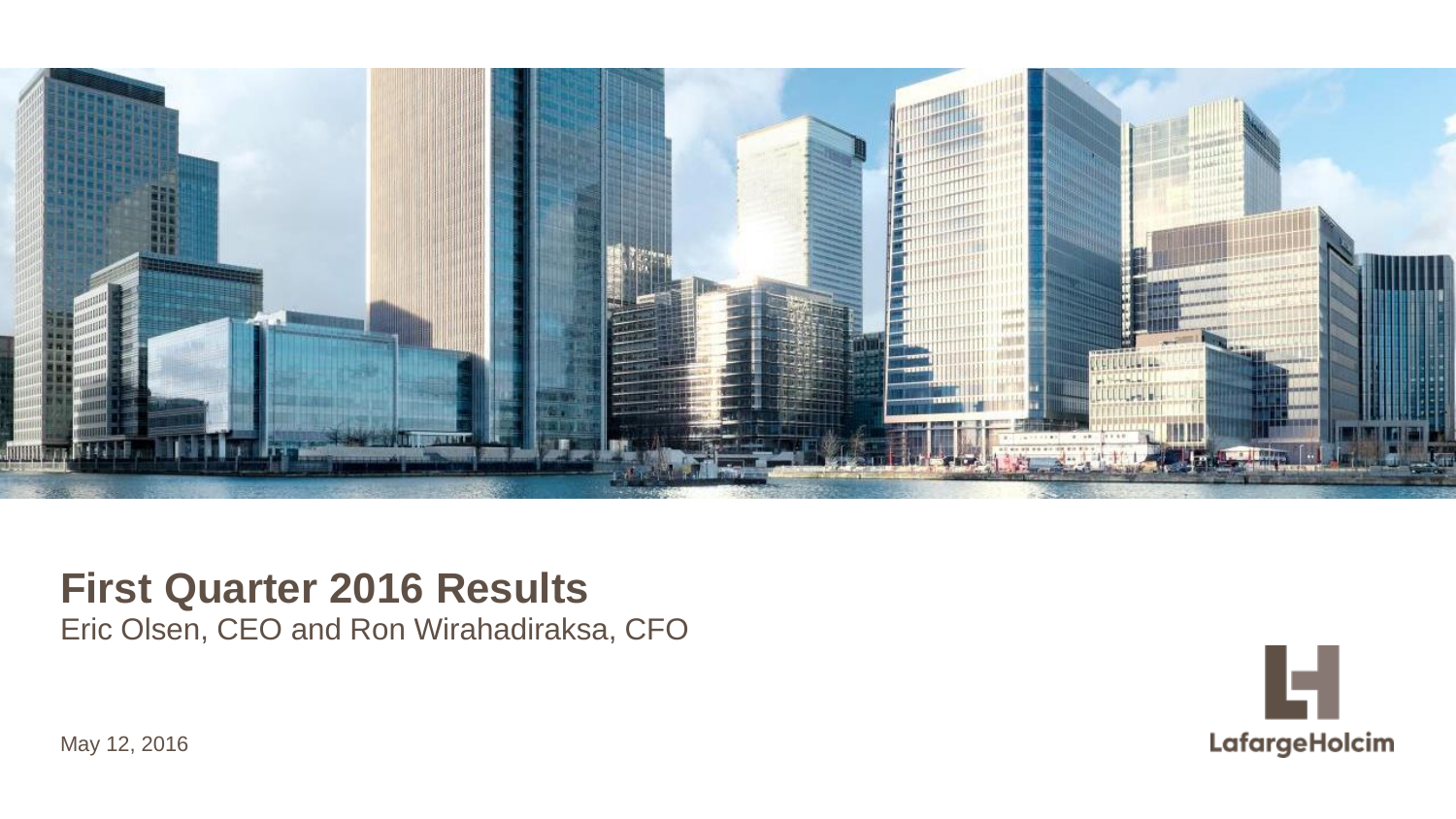

### **Overview of Q1 2016 Results 01**

Eric Olsen, Chief Executive Officer

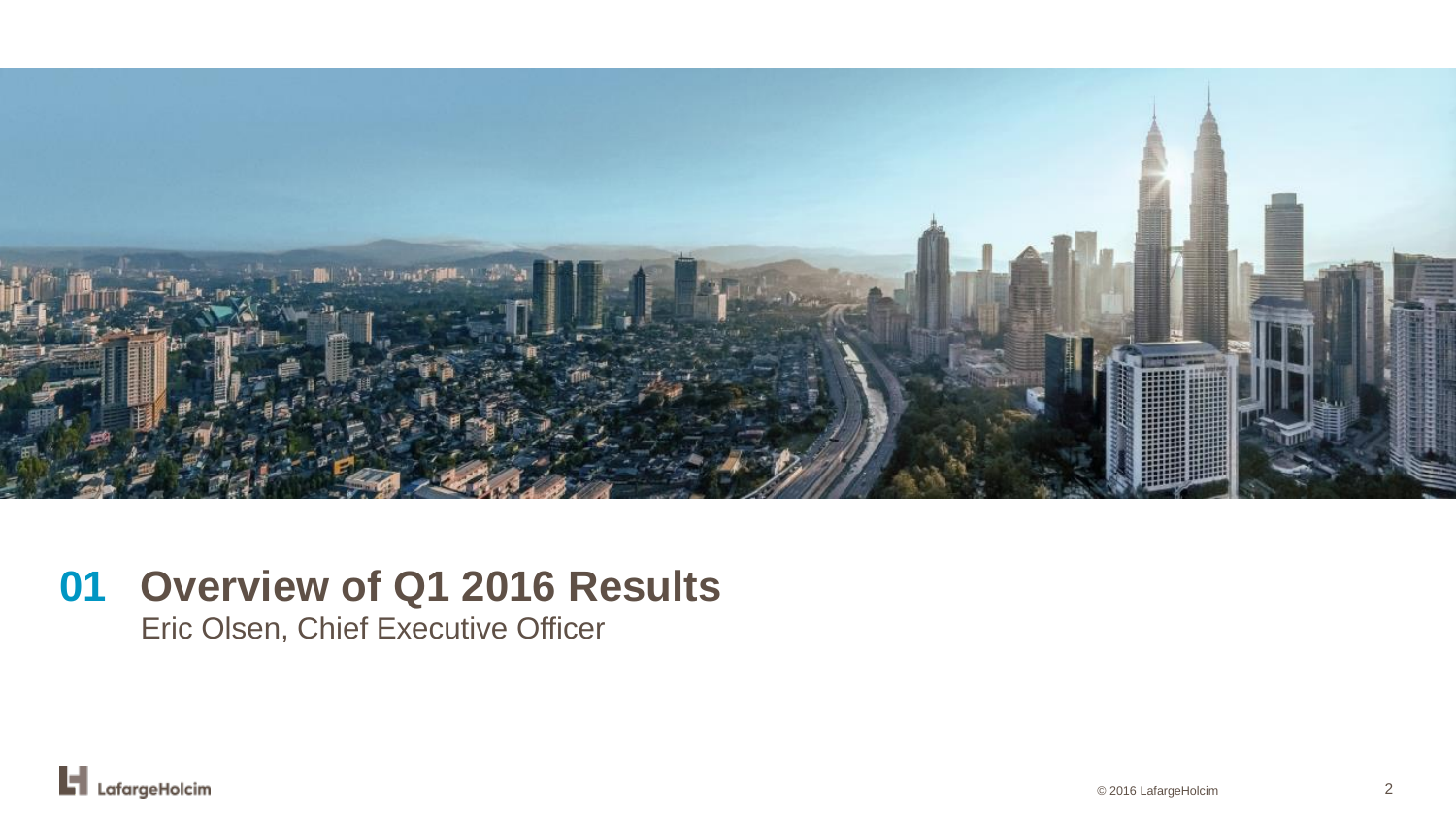### **Q1 2016 Highlights**

- Overall pricing environment strengthening average cement prices up 2.1% from Q4 2015 to Q1 2016, excluding India
- Q1 synergies at CHF 104 million, on track to exceed CHF 450 million target for 2016
- China, Indonesia and India turnarounds are underway
- Strong cash flow generation: operating Free Cash Flow improved 19% versus Q1 last year
- On track to deliver our CHF 3.5 billion divestment target for 2016
- $\Rightarrow$  Favourable environment with:
	- $\checkmark$  Sustained demand in our markets overall with volume growth in Q1 16 in all product lines on a like-for-like basis
	- $\checkmark$  Declining fuel prices combined with fuel mix optimization creates opportunity to reduce our costs
- We expect to deliver at least a high single digit like-for-like adjusted operating EBITDA growth in 2016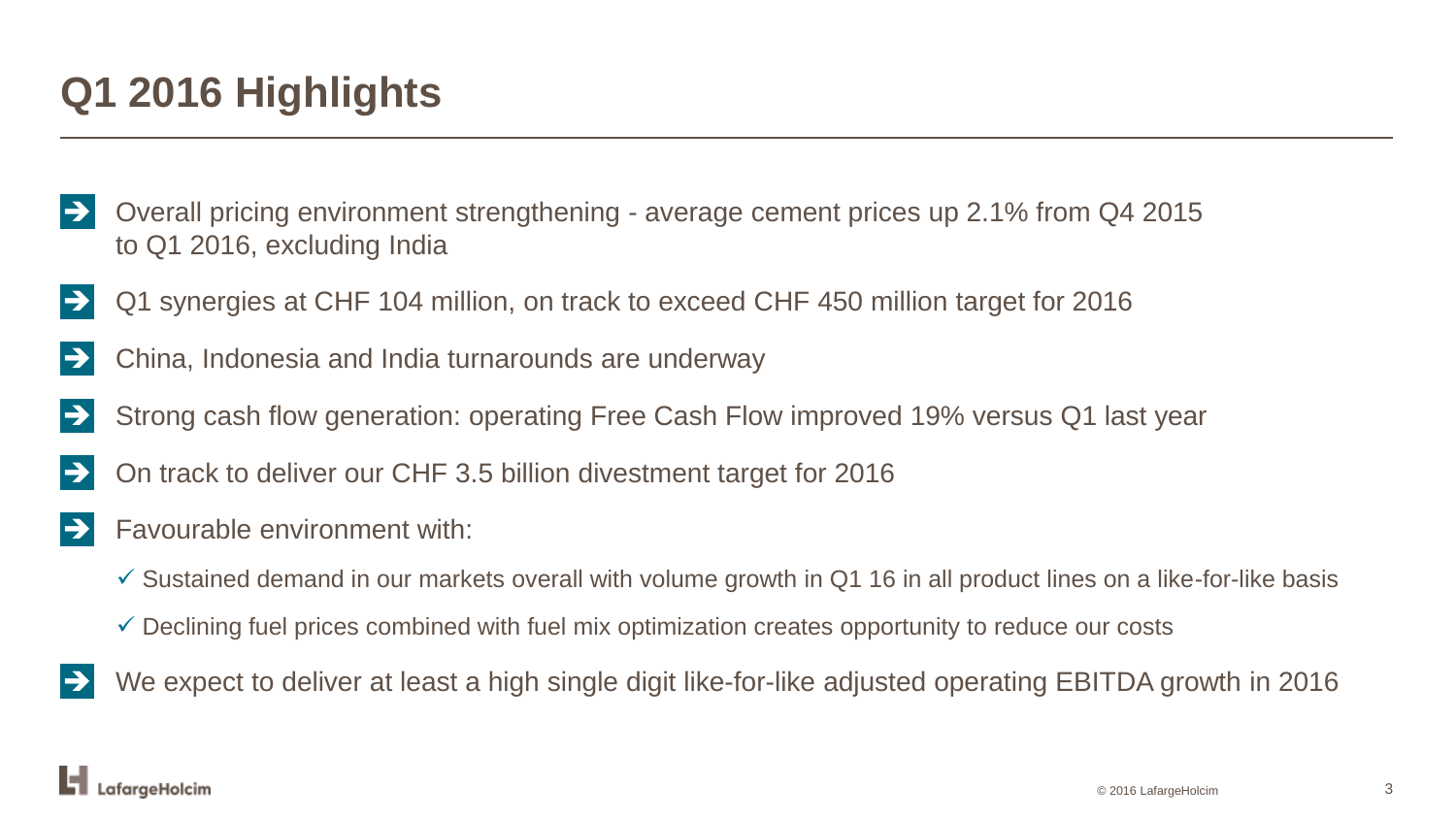

### **Q1 2016 results and Performance analysis 02**

Ron Wirahadiraksa, Chief Financial Officer

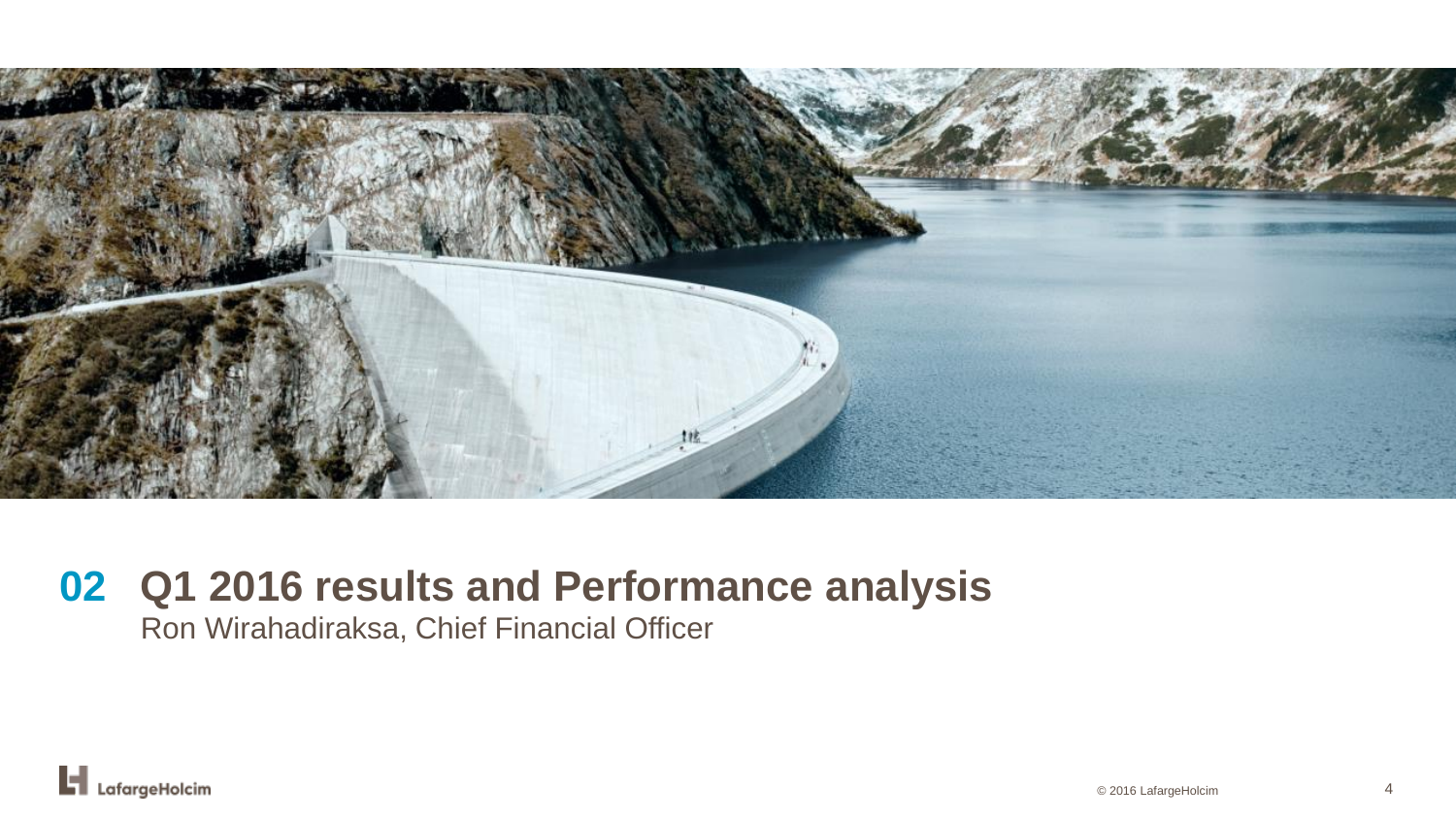## **Key financial figures**

| CHF <sub>m</sub>                           | Q1 2016 | Q1 2015      | $±$ %     | Like-for-like % |
|--------------------------------------------|---------|--------------|-----------|-----------------|
| <b>Volumes</b>                             |         |              |           |                 |
| Cement (Mt)                                | 56.6    | 55.8         | 1.4%      | 1.4%            |
| Aggregates (Mt)                            | 51.6    | 52.3         | $-1.4%$   | 1.0%            |
| Ready-mix (Mm <sup>3</sup> )               | 12.6    | 12.4         | 1.7%      | 1.8%            |
| <b>Net sales</b>                           | 6'062   | 6'412        | $-5.5%$   | 0.1%            |
| Operating EBITDA adj. <sup>1)</sup>        | 824     | 1'049        | $-21.5%$  | $-17.0%$        |
| Operating EBITDA margin adj. <sup>1)</sup> | 13.6%   | 16.4%        | $-2.8$ pp |                 |
| <b>Net income</b>                          | $-47$   | 275          | $-117.1%$ |                 |
| Operating Free Cash Flow <sup>2)</sup>     | $-618$  | $-761$       | 18.8%     | 16.0%           |
| <b>Capex Net</b>                           | 353     | 488          | $-27.6%$  |                 |
| <b>Net Debt</b>                            | 18'041  | $17'266^{3}$ | 4.5%      |                 |
| <b>Earnings per share</b>                  | $-0.18$ | 0.32         | $-156.3%$ |                 |

All figures are pro forma financials. They include the changes in the scope of the divestments achieved in connection with the merger, the impact of merger, restructuring and other one-offs, the deconsolidation of the Australian business operated under a joint-venture and the effect of the divestments achieved over the course of 2015. The scope perimeter was only impacted by minor changes in Q1 2016. Announced transactions (South Korea, Holcim Morocco) are not effective yet while 2 cement plants with a capacity of 5Mt in Lafarge India are reclassified as discontinued operations

1) Excluding merger, restructuring and other one-offs

2) Cash Flow from operating activities less net maintenance and expansion capex

3) As of December 31,2015

- › Positive sales volume development in all product lines on a like-for-like basis
- › Top line impacted by challenging pricing conditions in Nigeria, India and China and the strong pricing environment in Q1 15
- › Operating EBITDA growth further affected by positive items of CHF 85m booked in Q1 15, FX headwinds of CHF 43m and lower  $CO<sub>2</sub>$  credits of CHF 17m
- › Free Cash Flow improvement driven by tighter CAPEX and Net Working Capital management
- › Q1 15 net income included a pre-tax gain of CHF 432m arising from the divestment of assets to Cemex and a minority shareholding in Siam City Cement, Thailand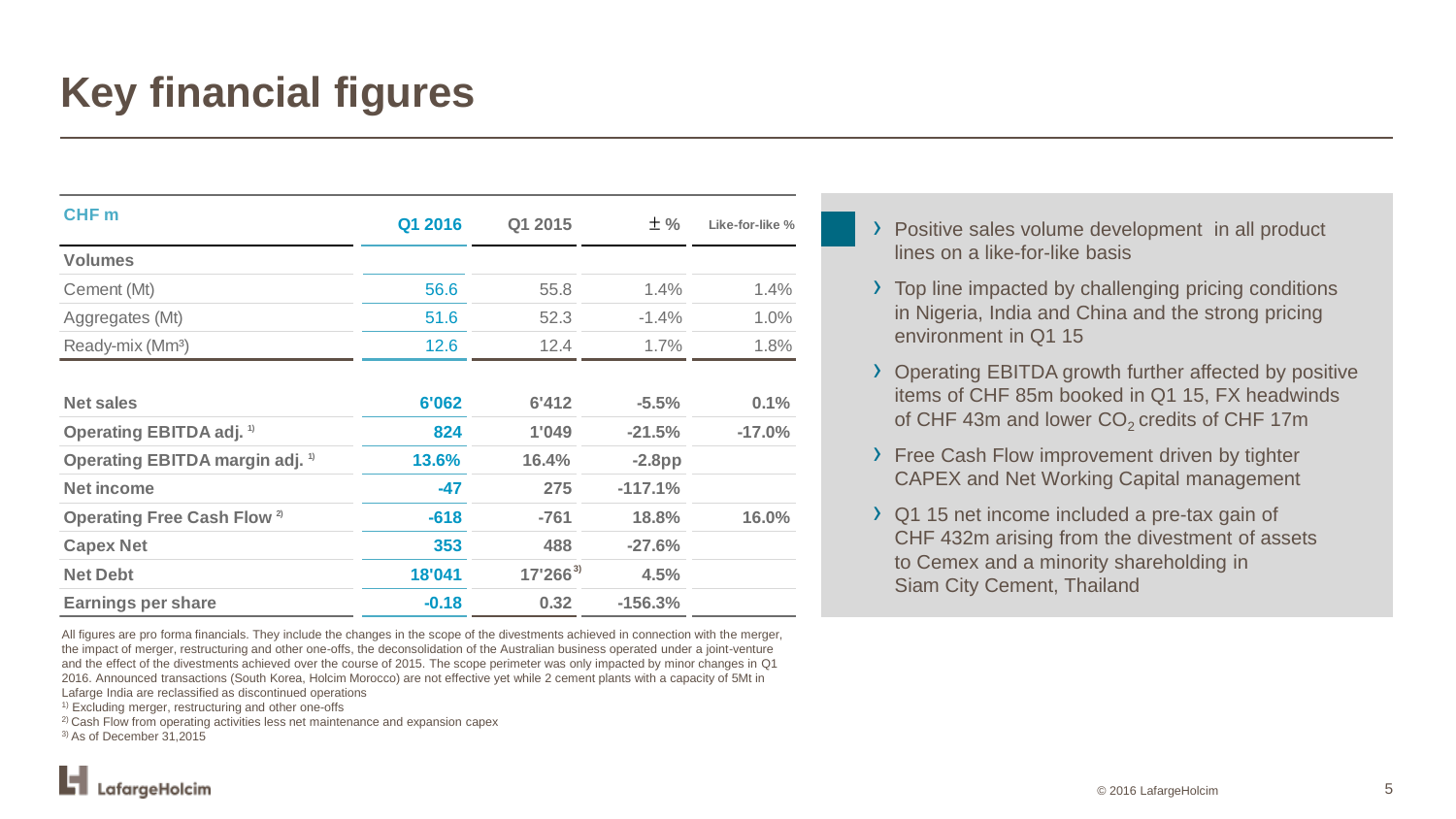### **Net sales and operating EBITDA adjusted1) by Region**



| CHF <sub>m</sub>         | Q1 2016 | Q1 2015 | $\frac{0}{0}$<br>$+$ | Like-for-like % |
|--------------------------|---------|---------|----------------------|-----------------|
| Asia Pacific             | 2'148   | 2'215   | $-3.0\%$             | 0.9%            |
| <b>Europe</b>            | 1'497   | 1'552   | $-3.6\%$             | $-3.5%$         |
| Latin America            | 682     | 809     | $-15.7%$             | $-1.7\%$        |
| Middle East Africa       | 1'049   | 1'164   | $-9.9\%$             | $-4.4\%$        |
| North America            | 866     | 776     | 11.6%                | 10.1%           |
| Corporate / Eliminations | $-179$  | $-104$  | $-72.7\%$            | 29.6%           |
| <b>Group</b>             | 6'062   | 6'412   | $-5.5%$              | 0.1%            |



| CHF <sub>m</sub>         | Q1 2016 | Q1 2015 | $\frac{0}{0}$<br>$^+$ | Like-for-like % |
|--------------------------|---------|---------|-----------------------|-----------------|
| Asia Pacific             | 344     | 424     | $-18.9%$              | $-15.5%$        |
| Europe                   | 119     | 161     | $-26.4%$              | $-28.0%$        |
| Latin America            | 210     | 255     | $-17.6%$              | $-9.2\%$        |
| Middle East Africa       | 256     | 364     | $-29.8%$              | $-25.6%$        |
| North America            | 3       | $-26$   | n/a                   | n/a             |
| Corporate / Eliminations | $-107$  | $-130$  | 17.3%                 | 17.4%           |
| Group                    | 824     | 1'049   | $-21.5%$              | $-17.0%$        |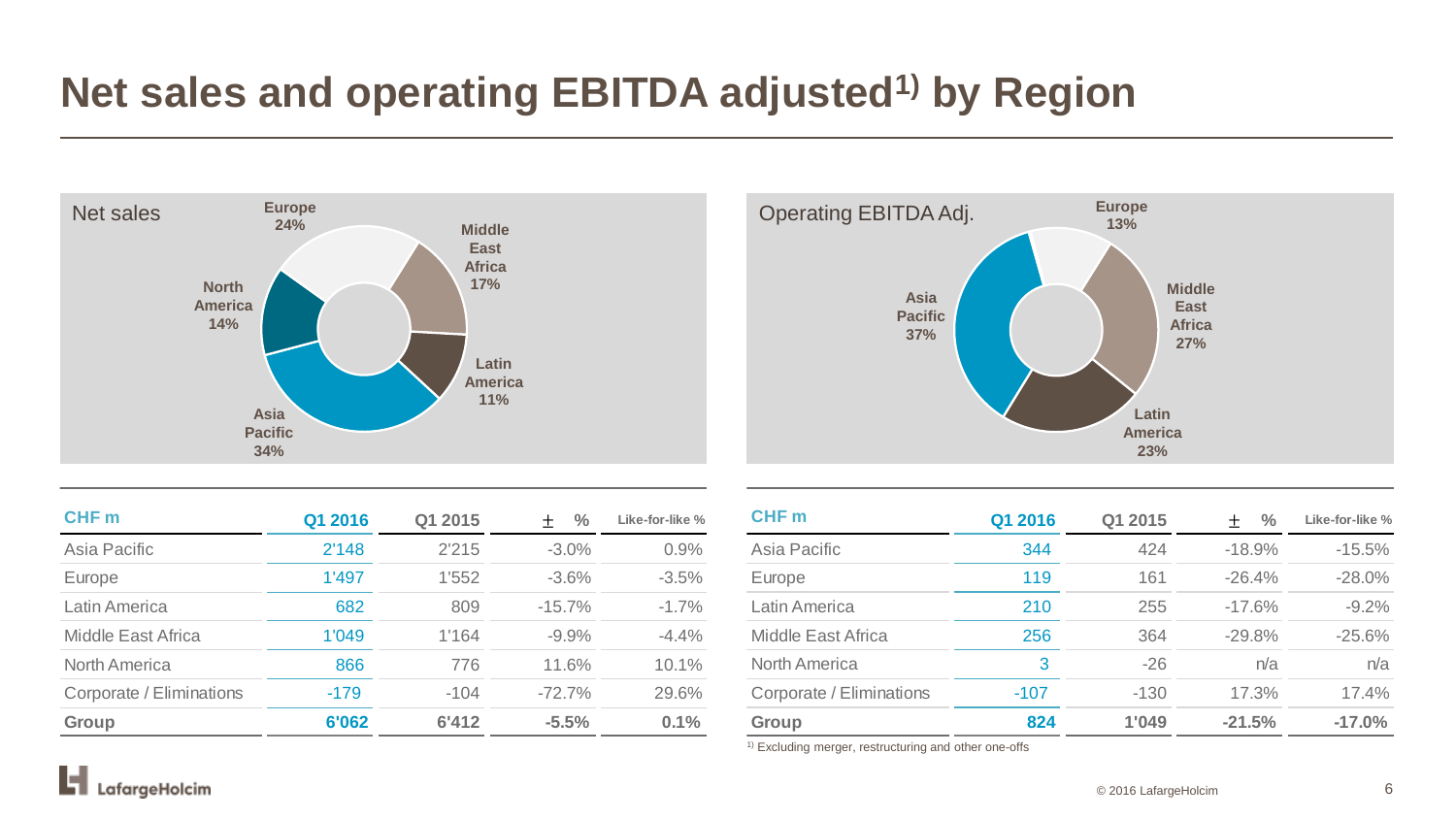### **Asia Pacific**

| CHF <sub>m</sub>                           | Q1 2016 | Q1 2015 | $± \frac{9}{6}$ |                 |
|--------------------------------------------|---------|---------|-----------------|-----------------|
|                                            |         |         |                 | Like-for-like % |
| <b>Volumes</b>                             |         |         |                 |                 |
| Cement (Mt)                                | 30.1    | 28.2    | 6.6%            | 6.6%            |
| Aggregates (Mt)                            | 7.3     | 7.8     | $-5.6%$         | 9.2%            |
| Ready-mix (Mm <sup>3</sup> )               | 3.9     | 3.8     | 2.7%            | 2.7%            |
| <b>Net sales</b>                           | 2'148   | 2'215   | $-3.0%$         | 0.9%            |
| Operating EBITDA adj. <sup>1)</sup>        | 344     | 424     | $-18.9%$        | $-15.5%$        |
| Operating EBITDA margin adj. <sup>1)</sup> | 16.0%   | 19.1%   | $-3.1$ pp       |                 |
| <b>Cash flow from Op activities</b>        | 51      | $-39$   | 229.9%          | 236.9%          |
| <b>Capex Net</b>                           | 69      | 127     | $-45.8%$        |                 |

- › Robust performance in Indonesia and the Philippines, and good volume progress in India driving increased cement sales
- › Financial performance impacted by lower prices in India, some mix-effect in Australia, and production issues in Malaysia
- › India: robust demand for building materials translates into higher demand for cement in all regions. Partial price recovery in March after a sharp decline in the quarter with particularly positive trends in the North. Shift to more intensive use of petcoke leading to lower costs in the quarter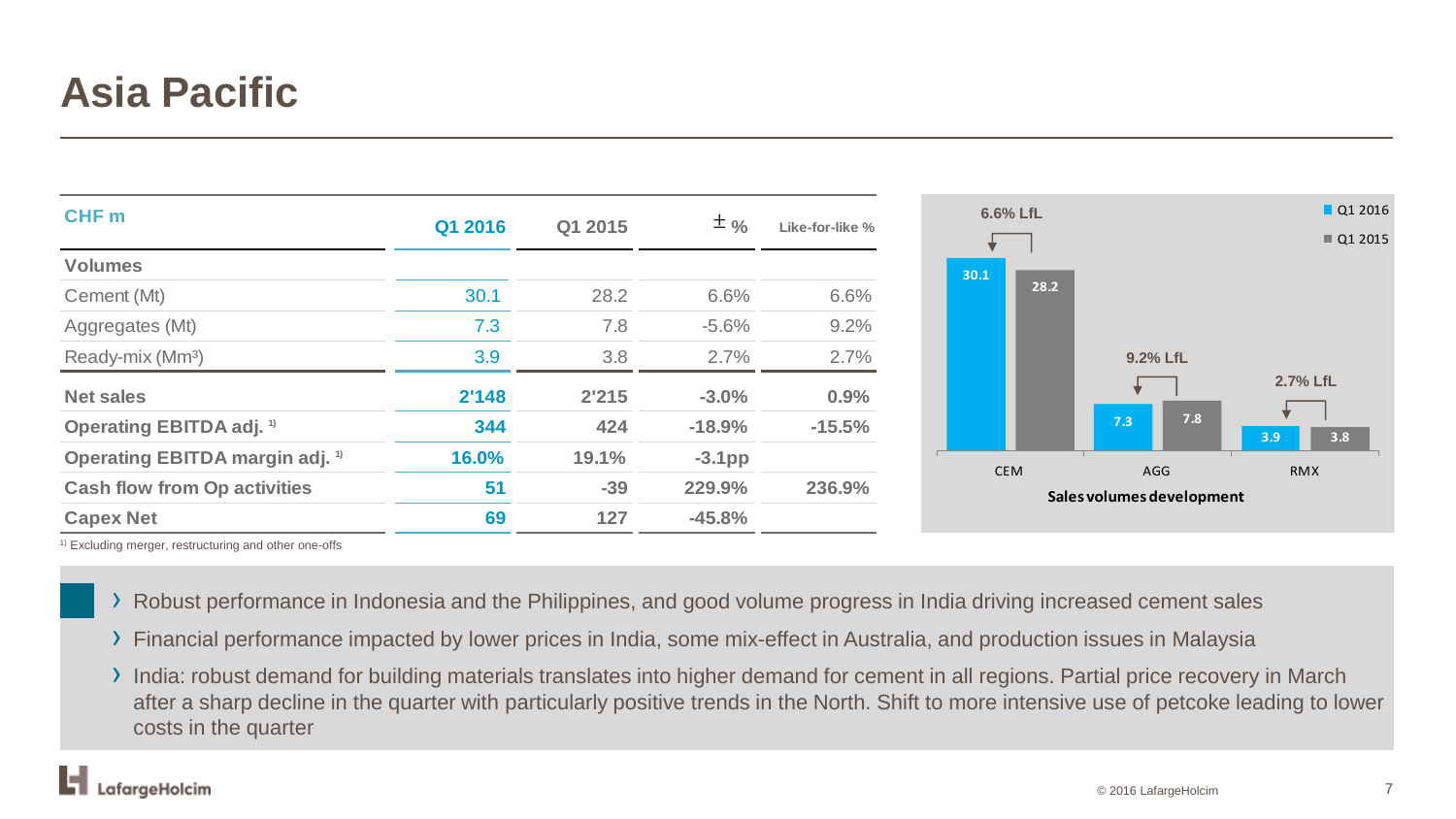### **Europe**

| CHF <sub>m</sub>                           |         |         |           |                 |              | $-1.8%$ LfL                      |      |            |
|--------------------------------------------|---------|---------|-----------|-----------------|--------------|----------------------------------|------|------------|
|                                            | Q1 2016 | Q1 2015 | $±$ %     | Like-for-like % |              |                                  |      |            |
| <b>Volumes</b>                             |         |         |           |                 |              | 25.2                             | 25.7 |            |
| Cement (Mt)                                | 7.7     | 8.0     | $-3.1%$   | $-3.1%$         |              |                                  |      |            |
| Aggregates (Mt)                            | 25.2    | 25.7    | $-1.8%$   | $-1.8%$         |              |                                  |      |            |
| Ready-mix (Mm <sup>3</sup> )               | 4.0     | 4.0     | 0.2%      | 0.2%            | $-3.1\%$ LfL |                                  |      |            |
| <b>Net sales</b>                           | 1'497   | 1'552   | $-3.6%$   | $-3.5%$         | 8.0          |                                  |      | 0.2%LfL    |
| <b>Operating EBITDA adj.</b> <sup>1)</sup> | 119     | 161     | $-26.4%$  | $-28.0%$        | 7.7          |                                  |      | 4.0        |
| Operating EBITDA margin adj. <sup>1)</sup> | 7.9%    | 10.4%   | $-2.5$ pp |                 |              |                                  |      |            |
| <b>Cash flow from Op activities</b>        | $-135$  | $-197$  | 31.7%     | 29.6%           | <b>CEM</b>   | AGG<br>Sales volumes development |      | <b>RMX</b> |
| <b>Capex Net</b>                           | 49      | 55      | $-11.1%$  |                 |              |                                  |      |            |

- > Results affected by reduced activity in Russia and Azerbaijan, lower  $CO<sub>2</sub>$  sales and favorable items in Q1 2015 of CHF 23 million
- › Positive trends in Romania and encouraging resilience in France and Switzerland, although overall market situation remained challenging
- › Lower volumes and financial performance in Russia and Azerbaijan mitigated by cost containment measures to adapt our operational presence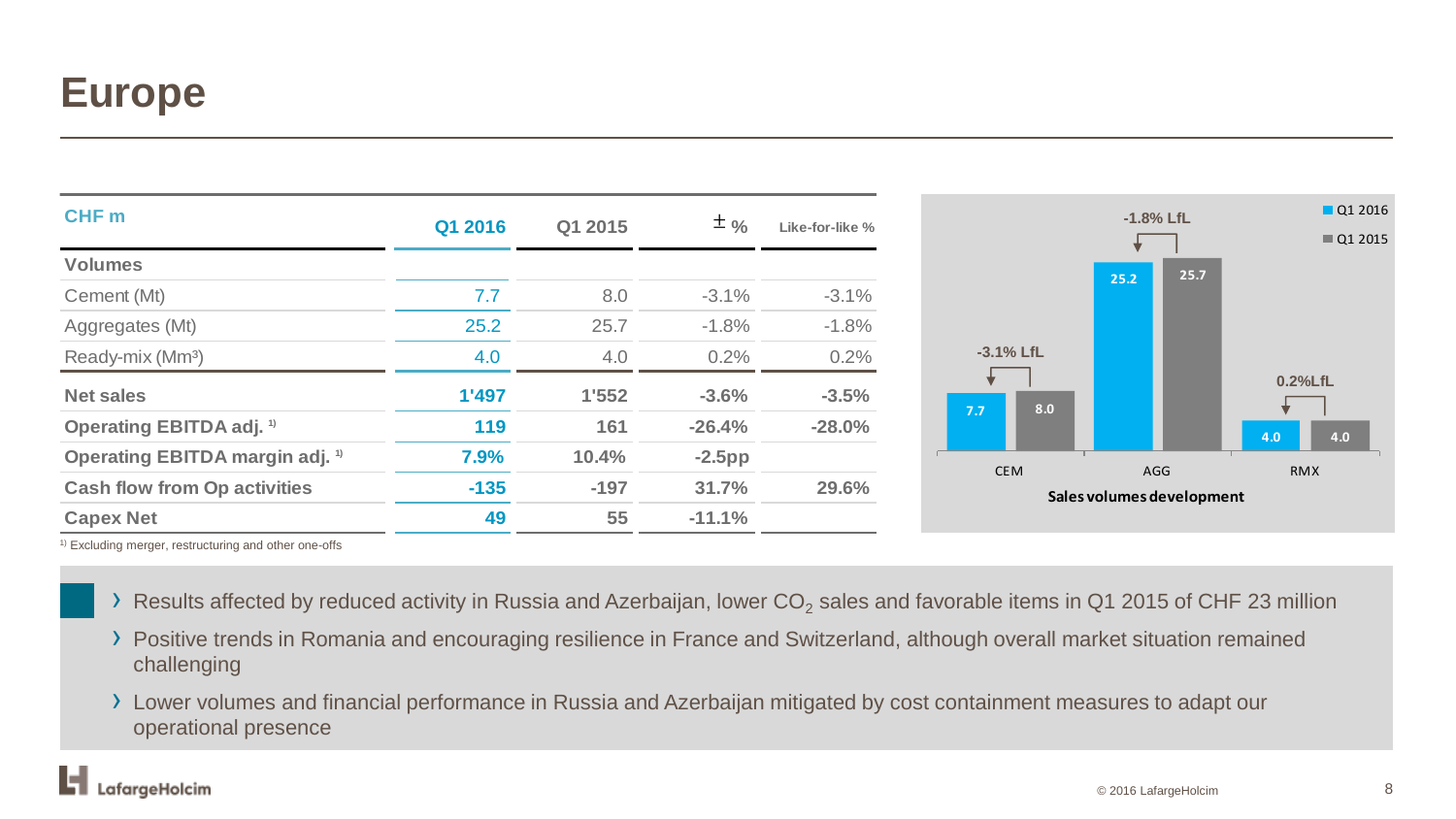### **Latin America**

| CHF <sub>m</sub>                                  | Q1 2016 | Q1 2015 | $±$ %     | Like-for-like % |
|---------------------------------------------------|---------|---------|-----------|-----------------|
|                                                   |         |         |           |                 |
| <b>Volumes</b>                                    |         |         |           |                 |
| Cement (Mt)                                       | 6.0     | 6.7     | $-10.7%$  | $-10.7%$        |
| Aggregates (Mt)                                   | 1.7     | 1.8     | $-4.4%$   | 0.6%            |
| Ready-mix (Mm <sup>3</sup> )                      | 1.7     | 1.8     | $-6.2%$   | $-6.2%$         |
| <b>Net sales</b>                                  | 682     | 809     | $-15.7%$  | $-1.7%$         |
| <b>Operating EBITDA adj.</b> <sup>1)</sup>        | 210     | 255     | $-17.6%$  | $-9.2%$         |
| <b>Operating EBITDA margin adj.</b> <sup>1)</sup> | 30.8%   | 31.5%   | $-0.7$ pp |                 |
| <b>Cash flow from Op activities</b>               | 14      | 51      | $-72.6%$  | $-118.0\%$      |
| <b>Capex Net</b>                                  | 17      | 97      | $-82.4%$  |                 |

- › Good performance reported in most countries with positive price development as LafargeHolcim continued to expand its retail offering and focused on higher value projects
- › Results however impacted by selected countries: ongoing challenging market environment in Brazil and further slowdown in Ecuador
- › Focus on higher-margin and value applications driving volume and price increases in cement and ready-mix concrete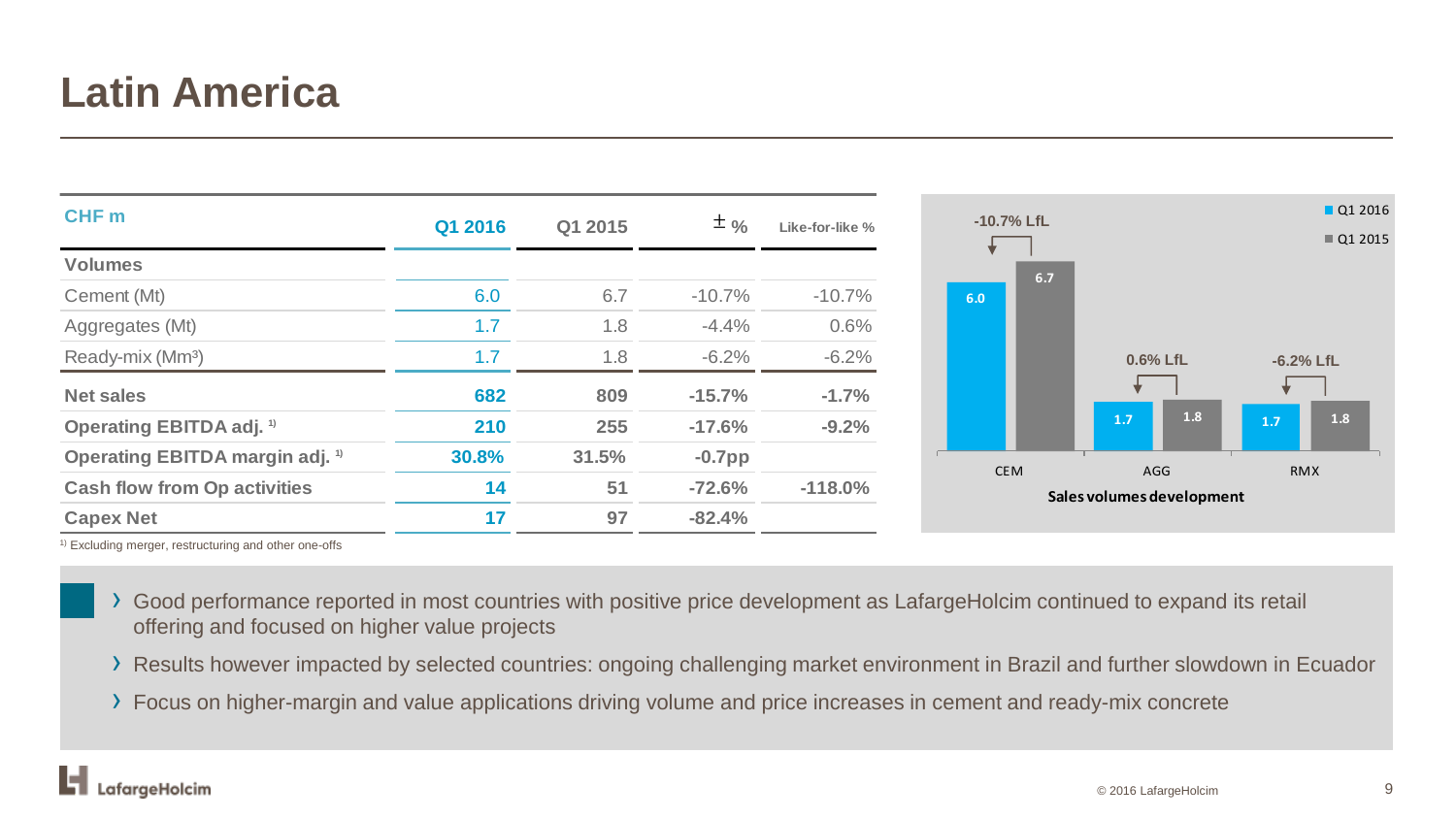### **Middle East Africa**

| CHF <sub>m</sub>                           | Q1 2016 | Q1 2015 | $± \frac{9}{6}$ | Like-for-like % |
|--------------------------------------------|---------|---------|-----------------|-----------------|
| <b>Volumes</b>                             |         |         |                 |                 |
| Cement (Mt)                                | 10.8    | 10.5    | 3.1%            | 3.1%            |
| Aggregates (Mt)                            | 3.6     | 2.4     | 45.8%           | 45.8%           |
| Ready-mix (Mm <sup>3</sup> )               | 1.4     | 1.3     | 10.1%           | 10.1%           |
| <b>Net sales</b>                           | 1'049   | 1'164   | $-9.9%$         | $-4.4%$         |
| <b>Operating EBITDA adj.</b> <sup>1)</sup> | 256     | 364     | $-29.8%$        | $-25.6%$        |
| Operating EBITDA margin adj. <sup>1)</sup> | 24.4%   | 31.3%   | $-6.9$ pp       |                 |
| <b>Cash flow from Op activities</b>        | 199     | 250     | $-20.1%$        | $-18.8%$        |
| <b>Capex Net</b>                           | 92      | 100     | $-8.5%$         |                 |

- › Performance negatively impacted by lower prices in Nigeria and a difficult situation in Zambia
- › Ongoing recovery in demand for building materials in Egypt and favorable market trends in Algeria
- › Nigeria: significant growth of demand for building materials in the first quarter 2016, but challenging competitive environment. Cement sales constrained in Q1 as a result of energy shortage and logistics-related issues. Strict cost management and plant productivity optimisation initiated to fully benefit from the strong market conditions going forward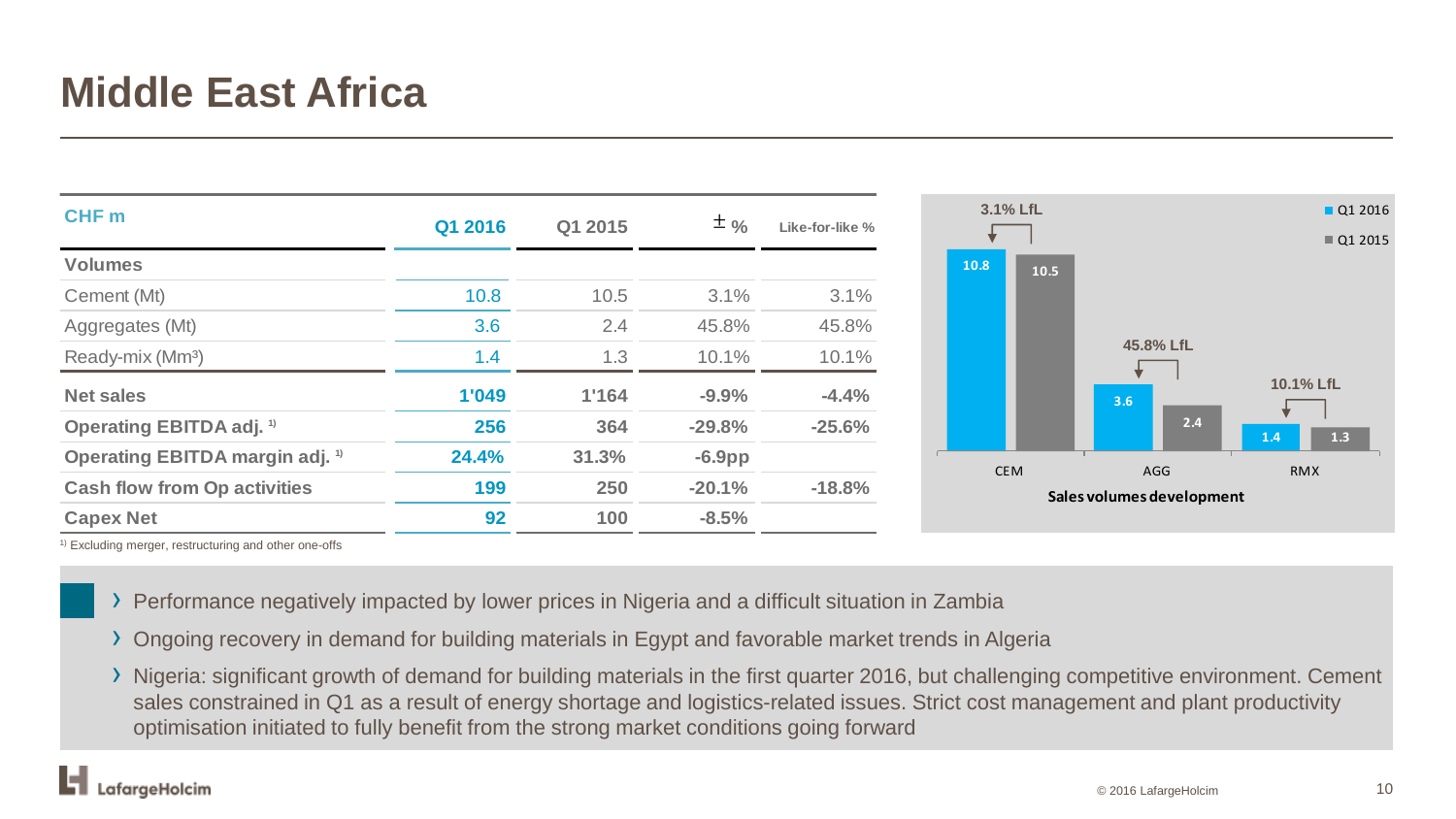### **North America**

| <b>CHF</b> m                               | Q1 2016 | Q1 2015 | $±$ %   | Like-for-like % |            | $-5.9%$ LfL                      | Q1 2016<br>Q1 2015 |
|--------------------------------------------|---------|---------|---------|-----------------|------------|----------------------------------|--------------------|
| <b>Volumes</b>                             |         |         |         |                 |            | 13.7                             | 14.6               |
| Cement (Mt)                                | 3.4     | 2.9     | 18.9%   | 18.9%           |            |                                  |                    |
| Aggregates (Mt)                            | 13.7    | 14.6    | $-5.9%$ | $-5.9\%$        |            |                                  |                    |
| Ready-mix (Mm <sup>3</sup> )               | 1.6     | 1.5     | 4.9%    | 6.0%            | 18.9% LfL  |                                  |                    |
| <b>Net sales</b>                           | 866     | 776     | 11.6%   | 10.1%           |            |                                  | 6.0% LfL           |
| <b>Operating EBITDA adj.</b> <sup>1)</sup> | 3       | $-26$   | n/a     | n/a             | 3.4<br>2.9 |                                  | 1.5<br>1.6         |
| Operating EBITDA margin adj. <sup>1)</sup> | 0.3%    | $-3.3%$ | 3.7pp   |                 |            |                                  |                    |
| <b>Cash flow from Op activities</b>        | $-234$  | $-214$  | $-9.5%$ | $-4.3%$         | <b>CEM</b> | AGG<br>Sales volumes development | <b>RMX</b>         |
| <b>Capex Net</b>                           | 124     | 99      | 25.1%   |                 |            |                                  |                    |

- › Results improvement in North America driven by ongoing high demand for building materials in the United States
- › Strong pricing and volume trends in the United States translating into significant increase of financial performance in the region
- › Western Canada impacted by lower investments as a result of the oil-price driven economic downturn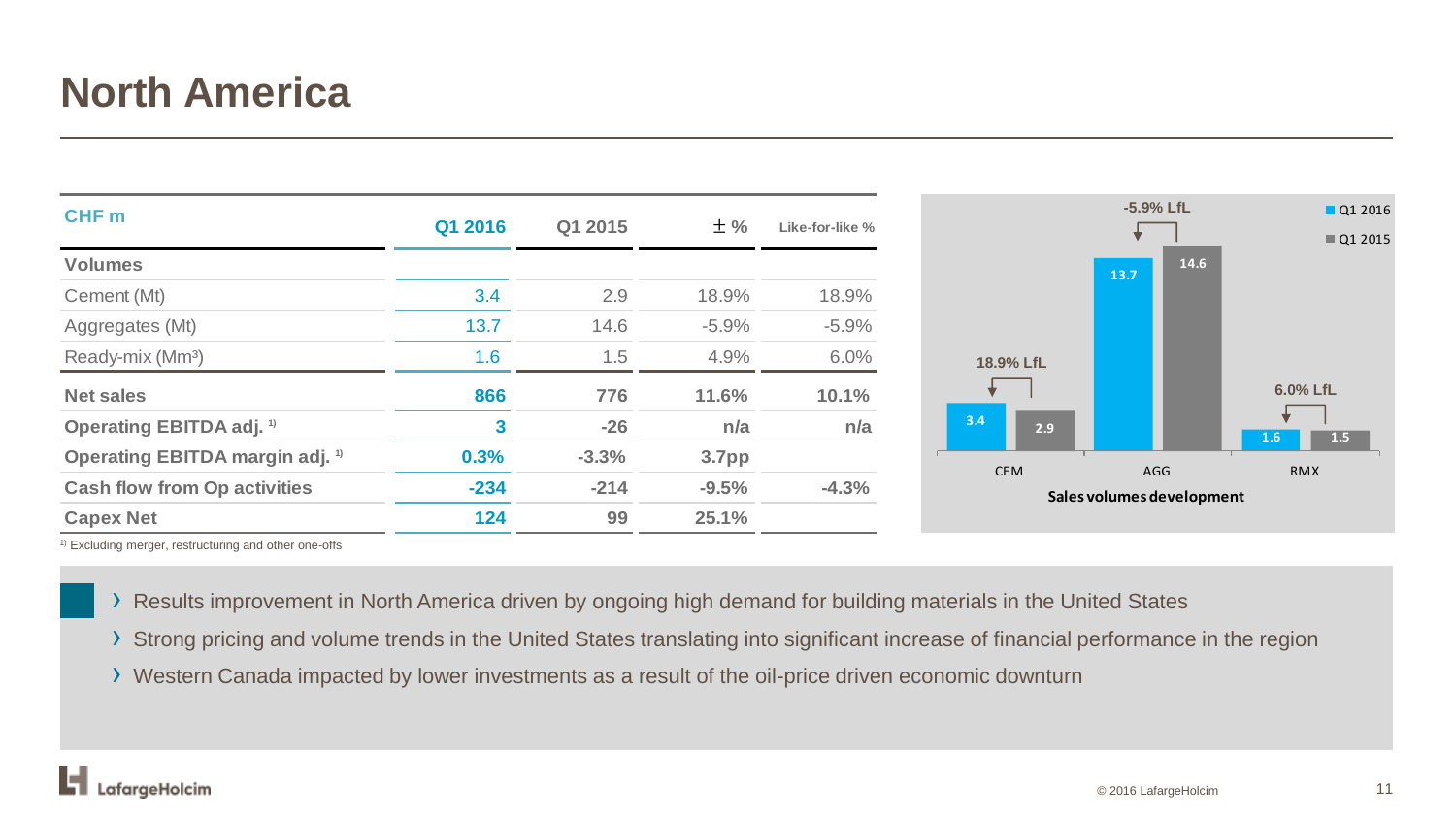### **Operating EBITDA adjusted1) Q1 2016**



<sup>1)</sup> Excluding merger, restructuring and other one-offs

2) Of which CHF 36 million implementation cost and CHF 14 million restructuring costs and other one-offs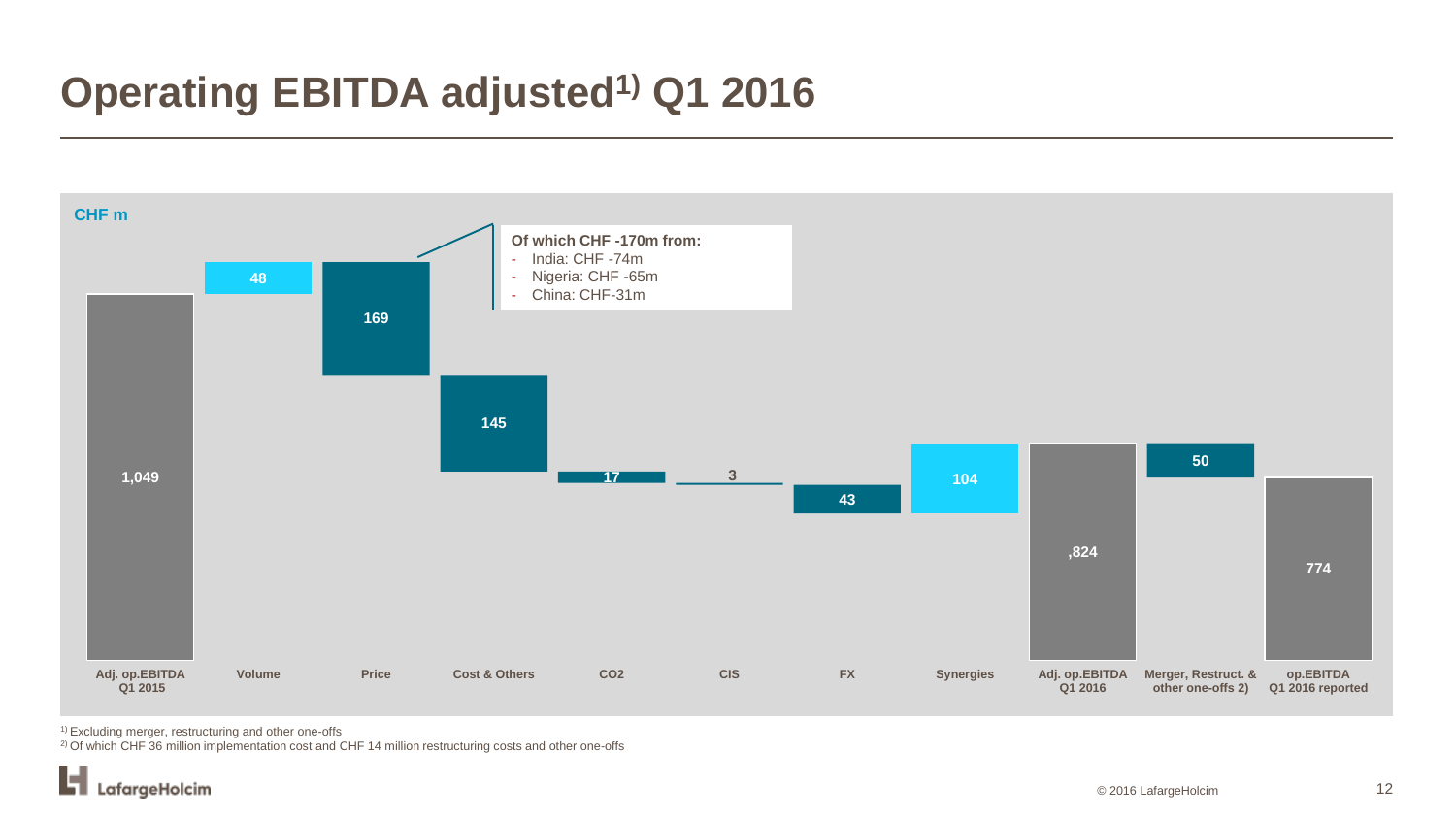### **Quarter-on-quarter price trend**

 Cement price increased 2.1% excluding India in Q1 2016 versus Q4 2015. In this quarter, price increases have been implemented in 2/3 of our operations



<sup>1)</sup> Sequential QoQ price development calculated at constant geographical mix effect 2) Price increase Q1 16 versus Q4 15 at 2.1% excluding the impact from India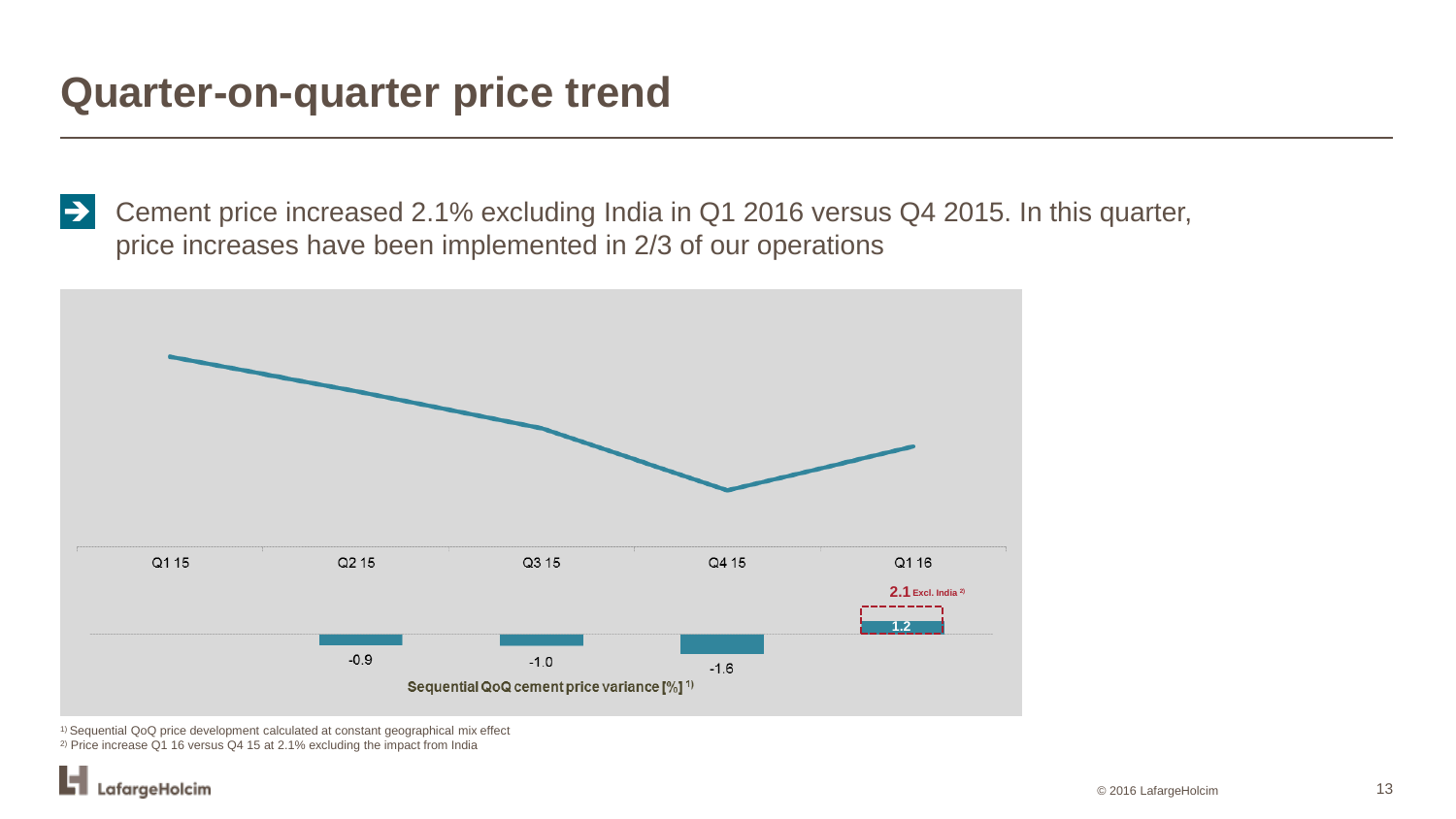### **2016 synergy delivery, on track**



.afargeHolcim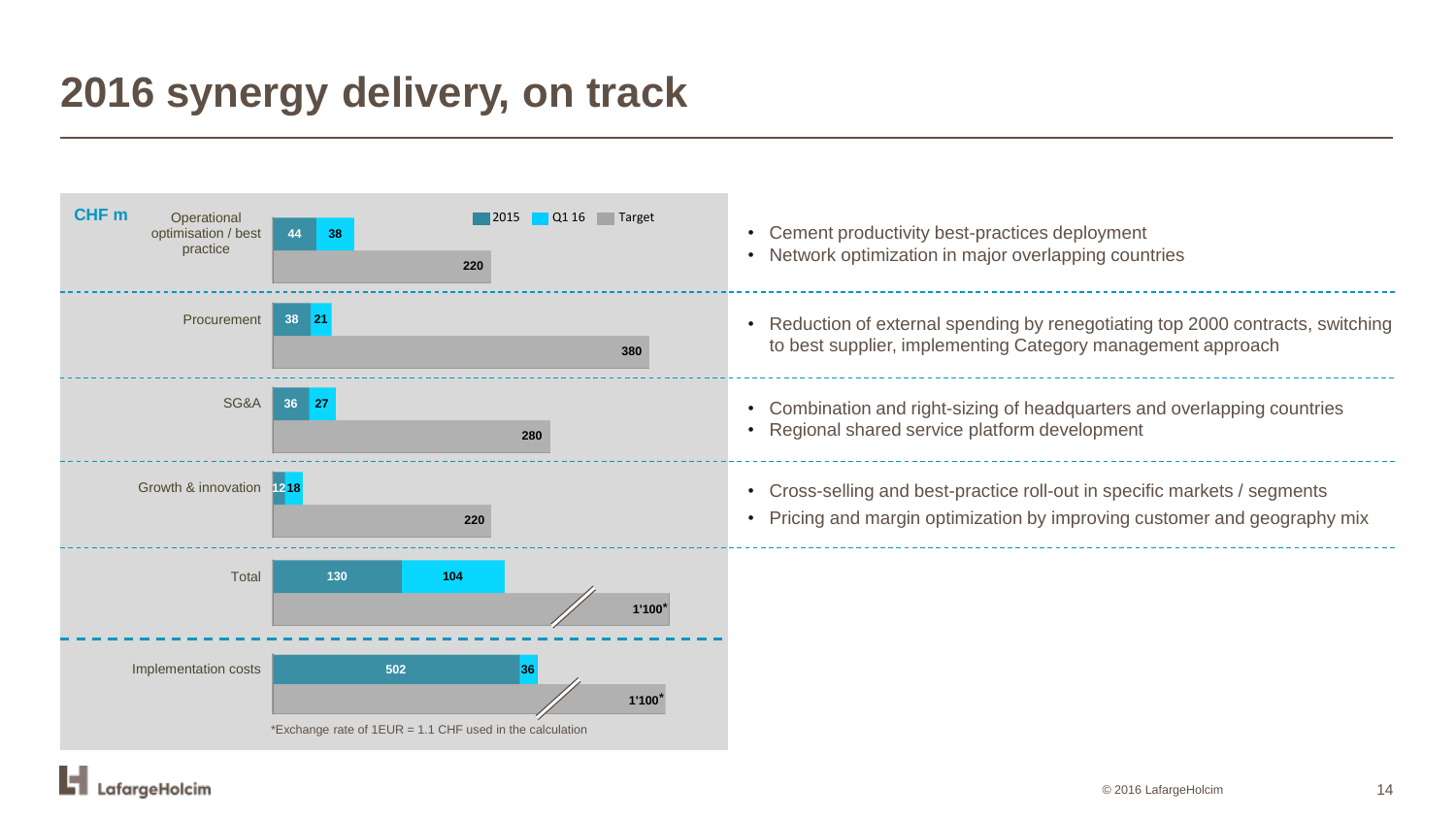### **Operating Free Cash Flow**

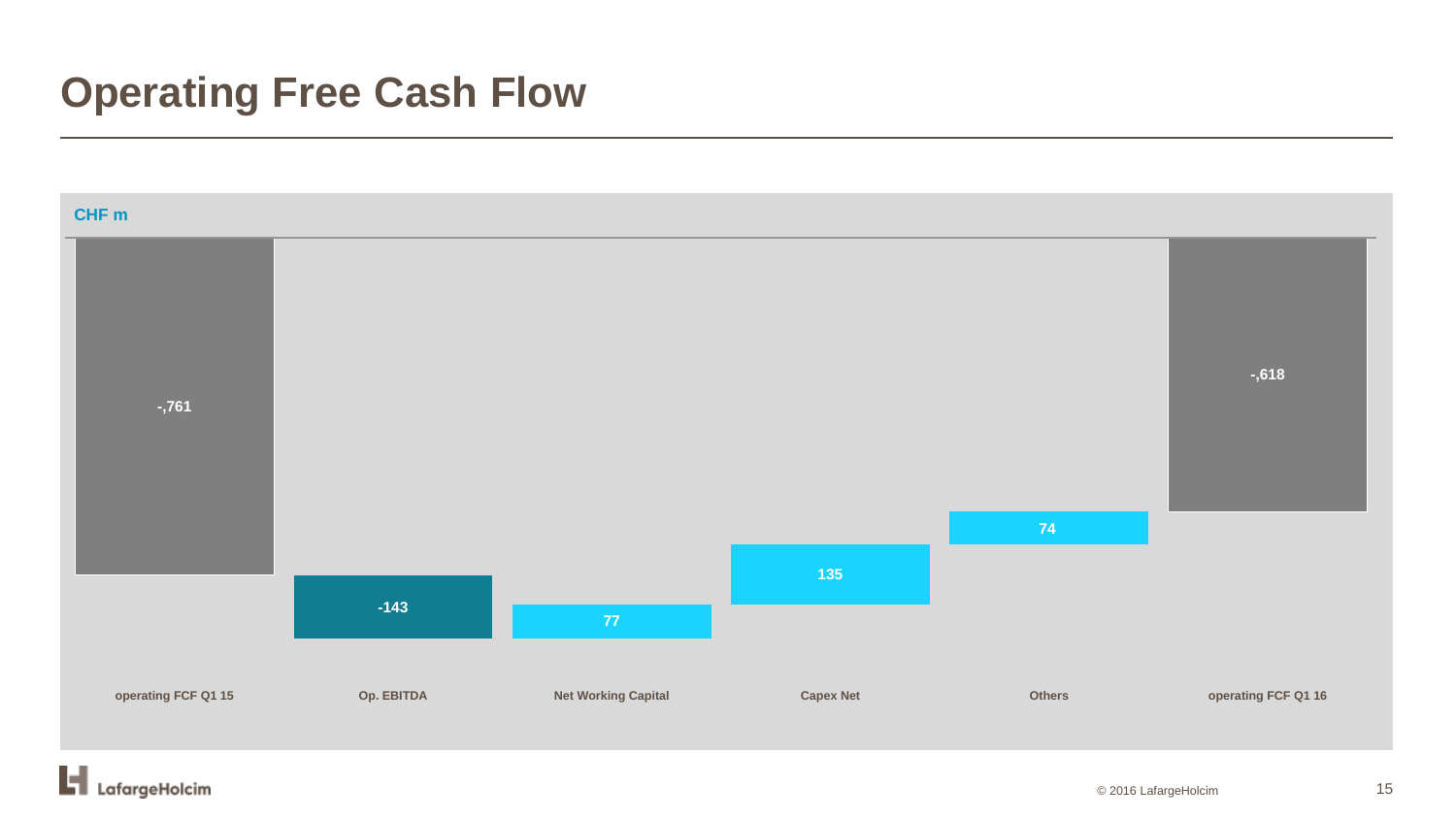### **Net Financial Debt**



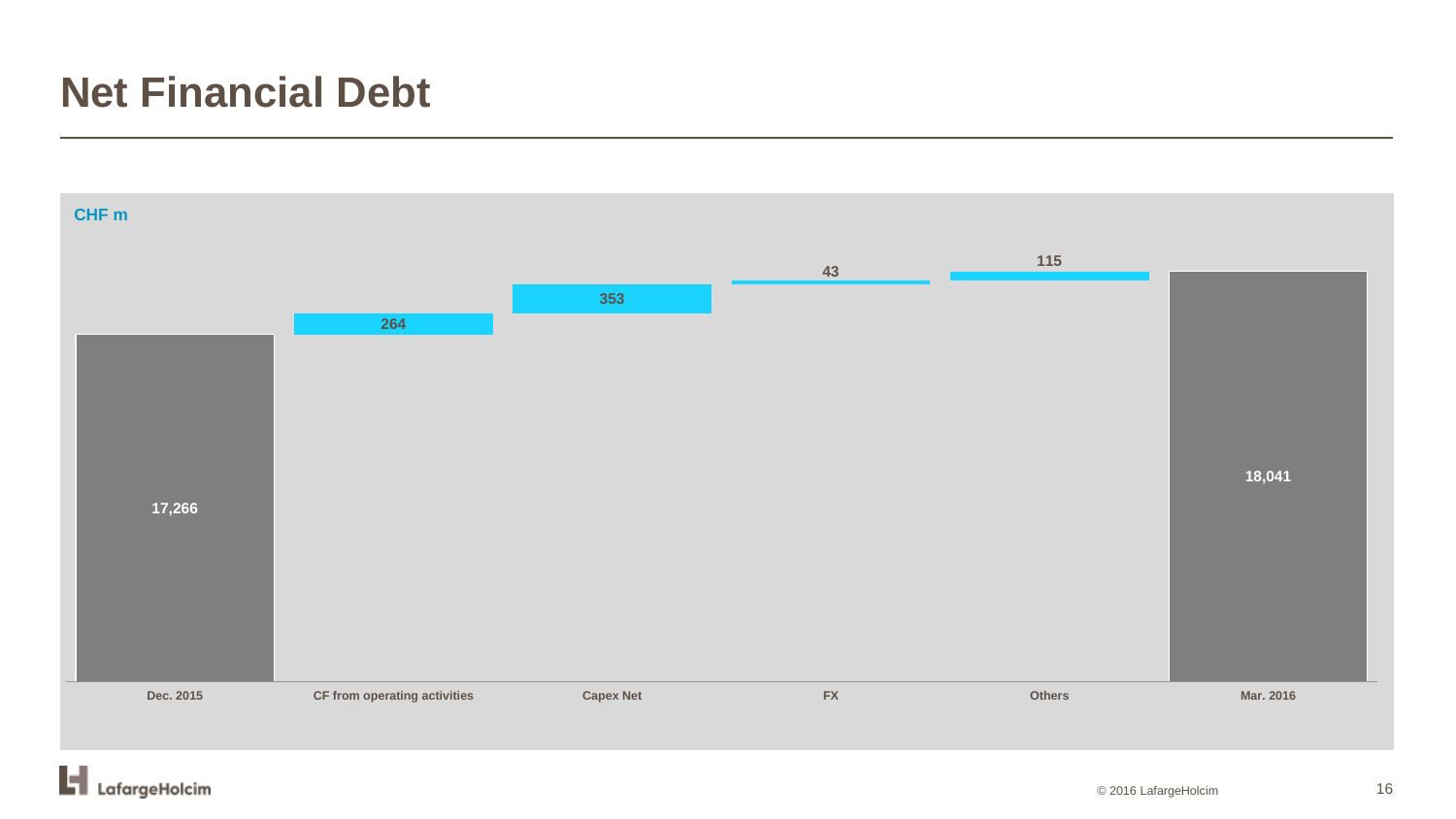

# **Outlook and Update on Strategic Initiatives 03**

Eric Olsen, Chief Executive Officer

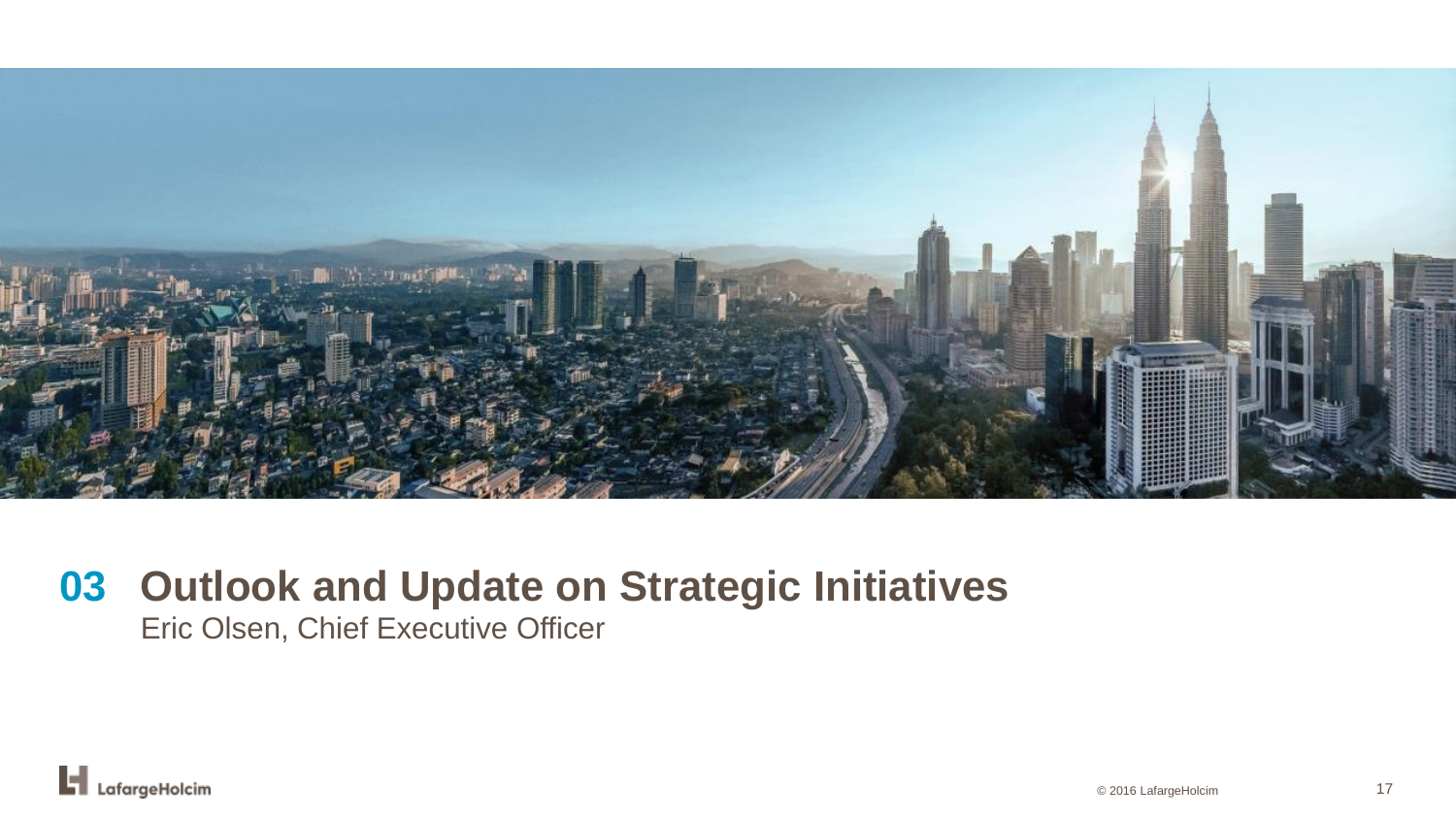### **Outlook for 2016**

- Overall cement demand in our markets expected to grow between 2% to 4%
- $\Rightarrow$  Self-help measures in place to focus on pricing, reduce costs and capture future opportunities
- Strategic plan to gain momentum in 2016
	- › Capex less than CHF 2.0 billion
	- › Incremental synergies of more than CHF 450 million in EBITDA
	- › Net debt around CHF 13.0 billion
	- › Maintain solid investment grade credit ratings
- Strengthening price environment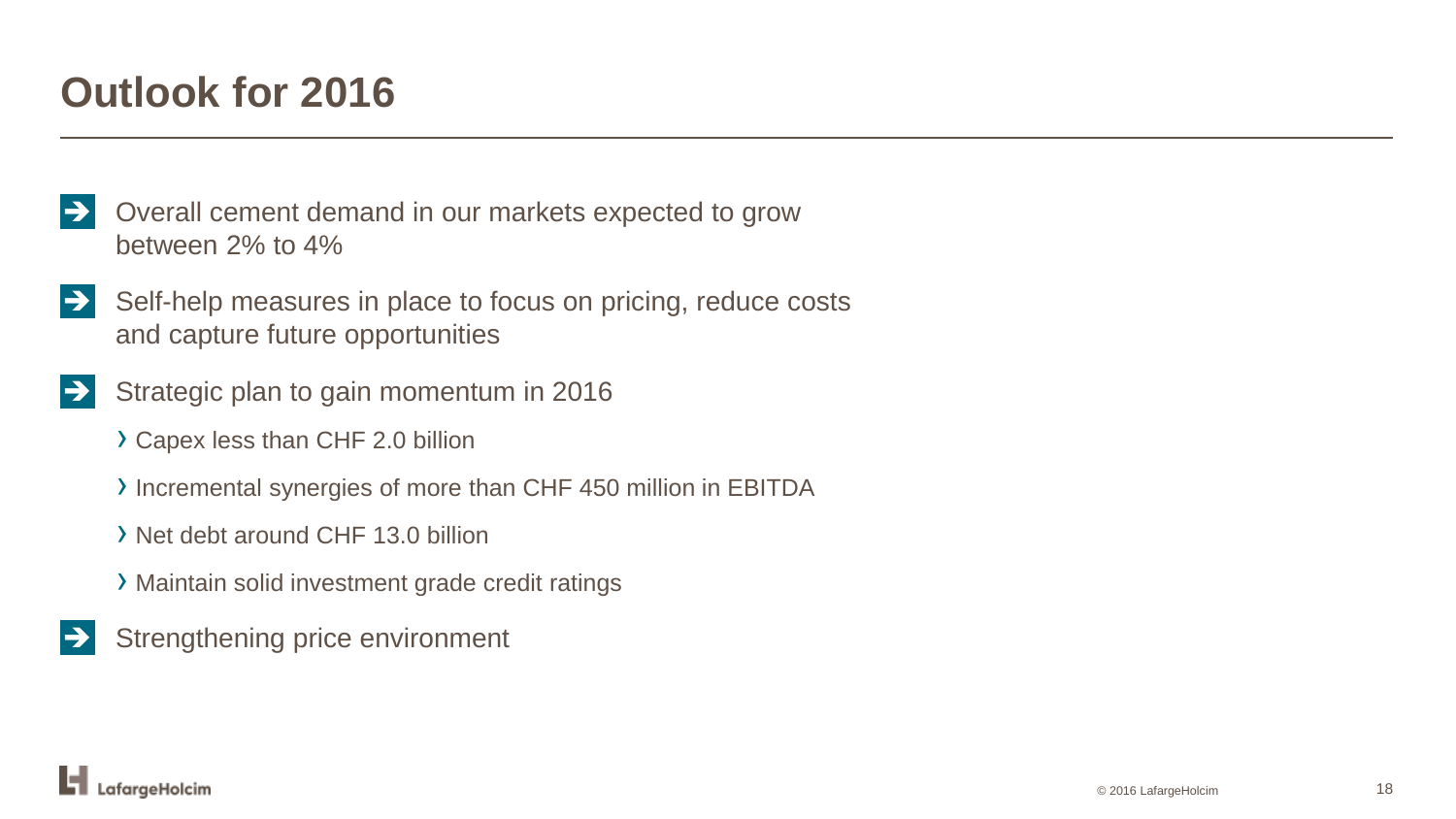### **Strategic pillars**

| <b>Commercial transformation</b>                                                        | <b>Cost leadership</b>                                                                                            |
|-----------------------------------------------------------------------------------------|-------------------------------------------------------------------------------------------------------------------|
| > Customer led                                                                          | > Synergy delivery                                                                                                |
| > Focus on pricing                                                                      | > On-going cost management                                                                                        |
| <b>Asset light strategy</b><br>> Active portfolio management<br>> Lean capital spending | <b>Sustainability</b><br>> Strong tradition of sustainable development,<br>health and safety<br>> The "2030 Plan" |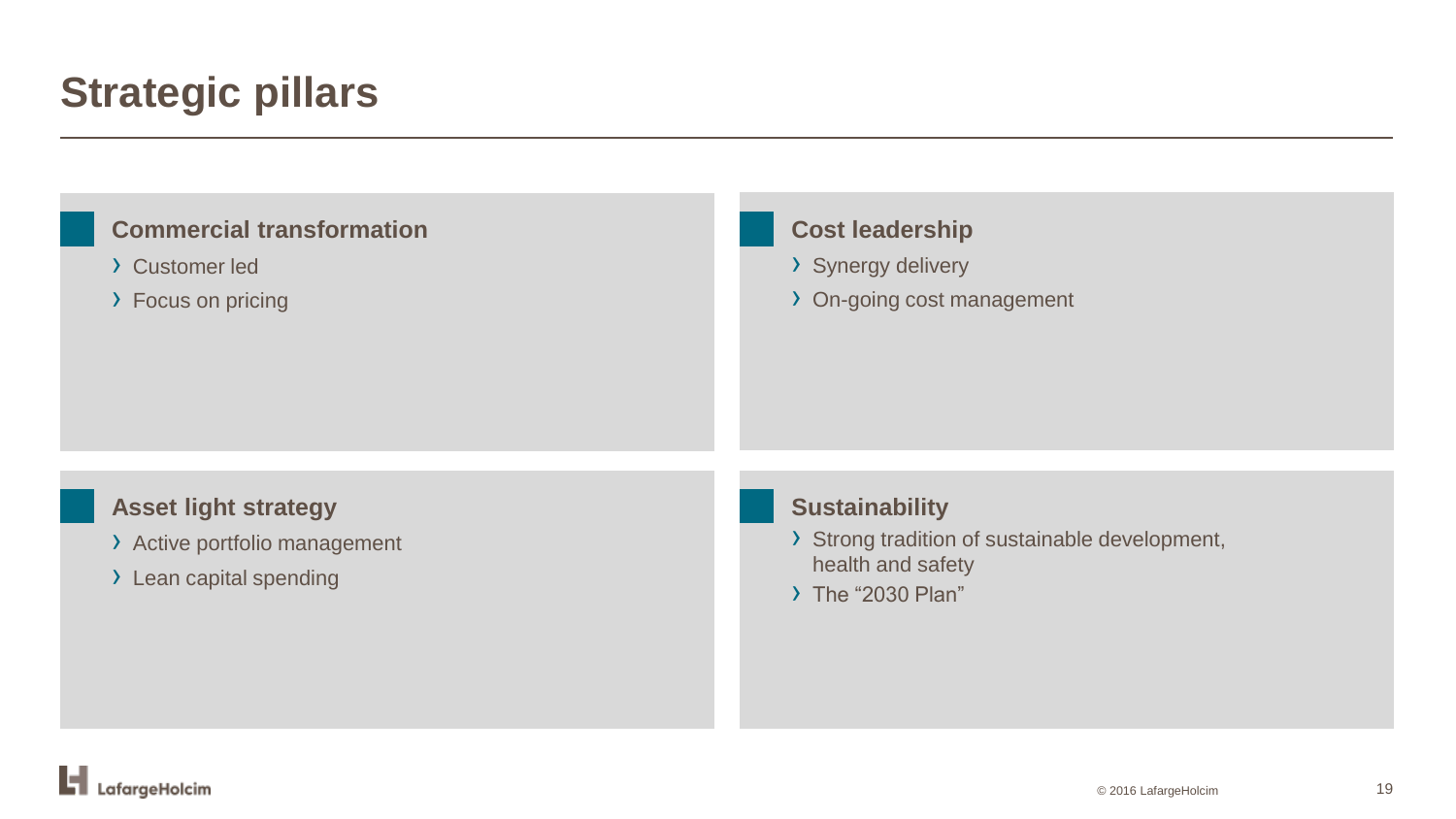### **On track for 2018 targets<sup>1)</sup>**

| <b>Free Cash Flow</b><br>> At least CHF 10.0bn<br>cumulative 2016-2018<br>CHF 3.5-4.0bn run rate by 2018<br>> At least CHF 6 per share<br>run rate by 2018 | <b>Capex</b><br>> Max CHF 3.5bn<br>cumulative 2016-2017             | <b>ROIC AT</b><br>> At least 300bps improvement<br>from 2015 level by 2018<br>from operational improvement                                                                                           |
|------------------------------------------------------------------------------------------------------------------------------------------------------------|---------------------------------------------------------------------|------------------------------------------------------------------------------------------------------------------------------------------------------------------------------------------------------|
| <b>Operating EBITDA</b><br>> At least CHF 8.0bn in 2018                                                                                                    | <b>Credit Rating</b><br>> Maintain solid investment<br>grade rating | <b>Cash Returns to Shareholders</b><br>> Progressively grow DPS<br>and 50% pay-out over cycle<br>> Return excess cash to shareholders<br>commensurate with a solid<br>investment grade credit rating |

<sup>1</sup>) Targets assume constant scope (except for India) and FX. FCF after maintenance and expansion capex. Capex target excluding capitalized merger implementation costs. Operating EBITDA before restructuring costs.

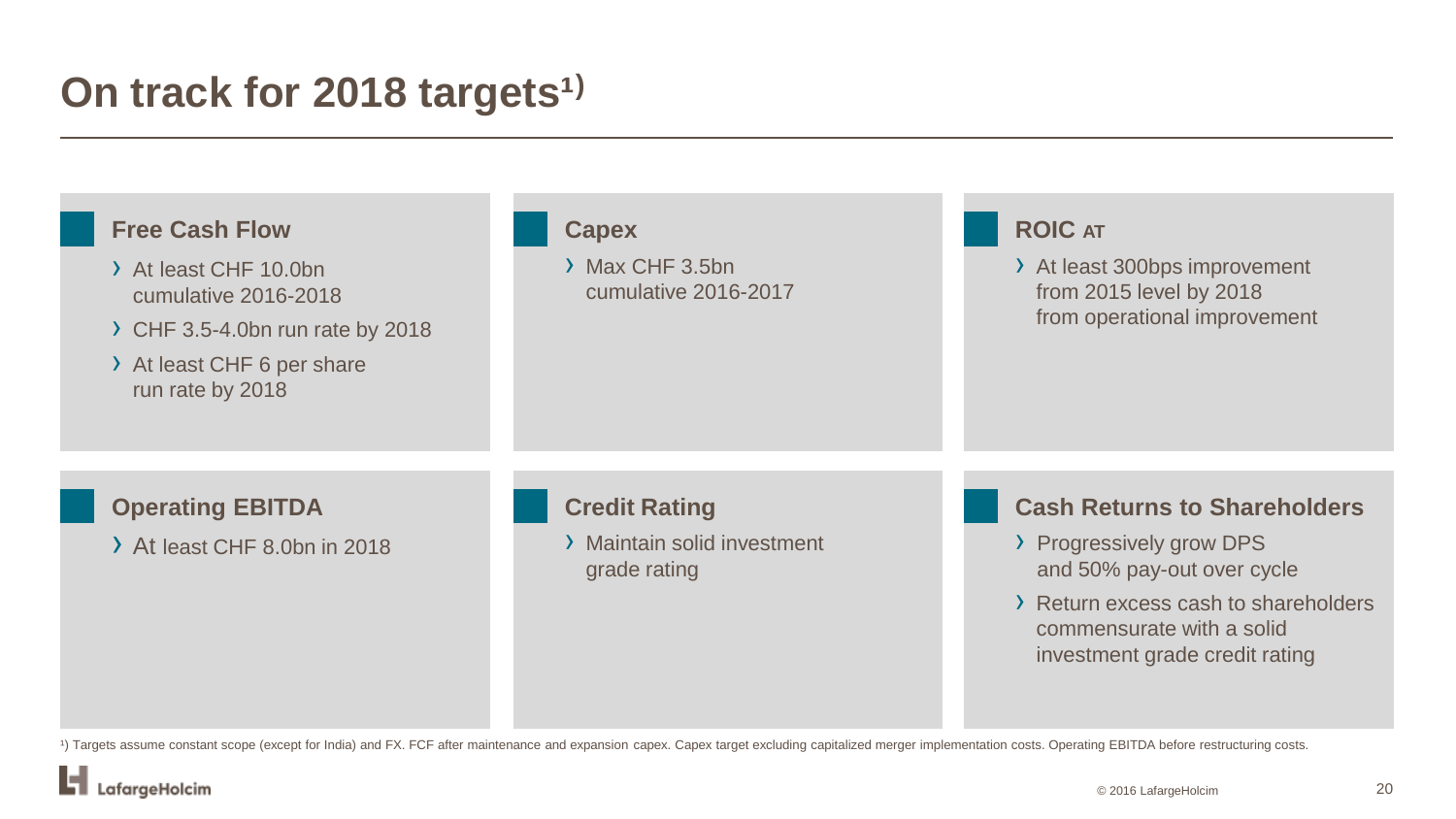

# LafargeHolcim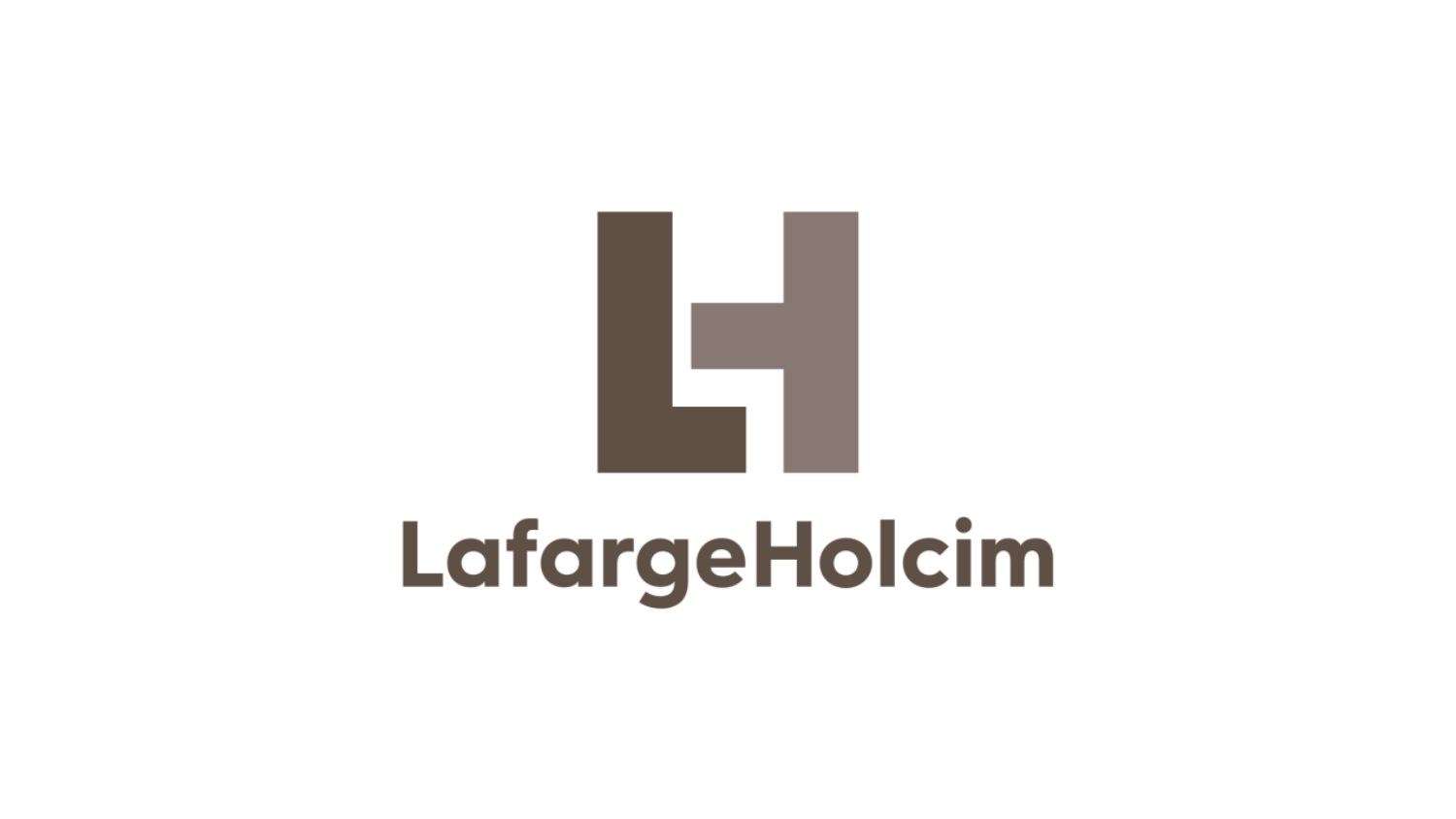

## **04 Appendix**

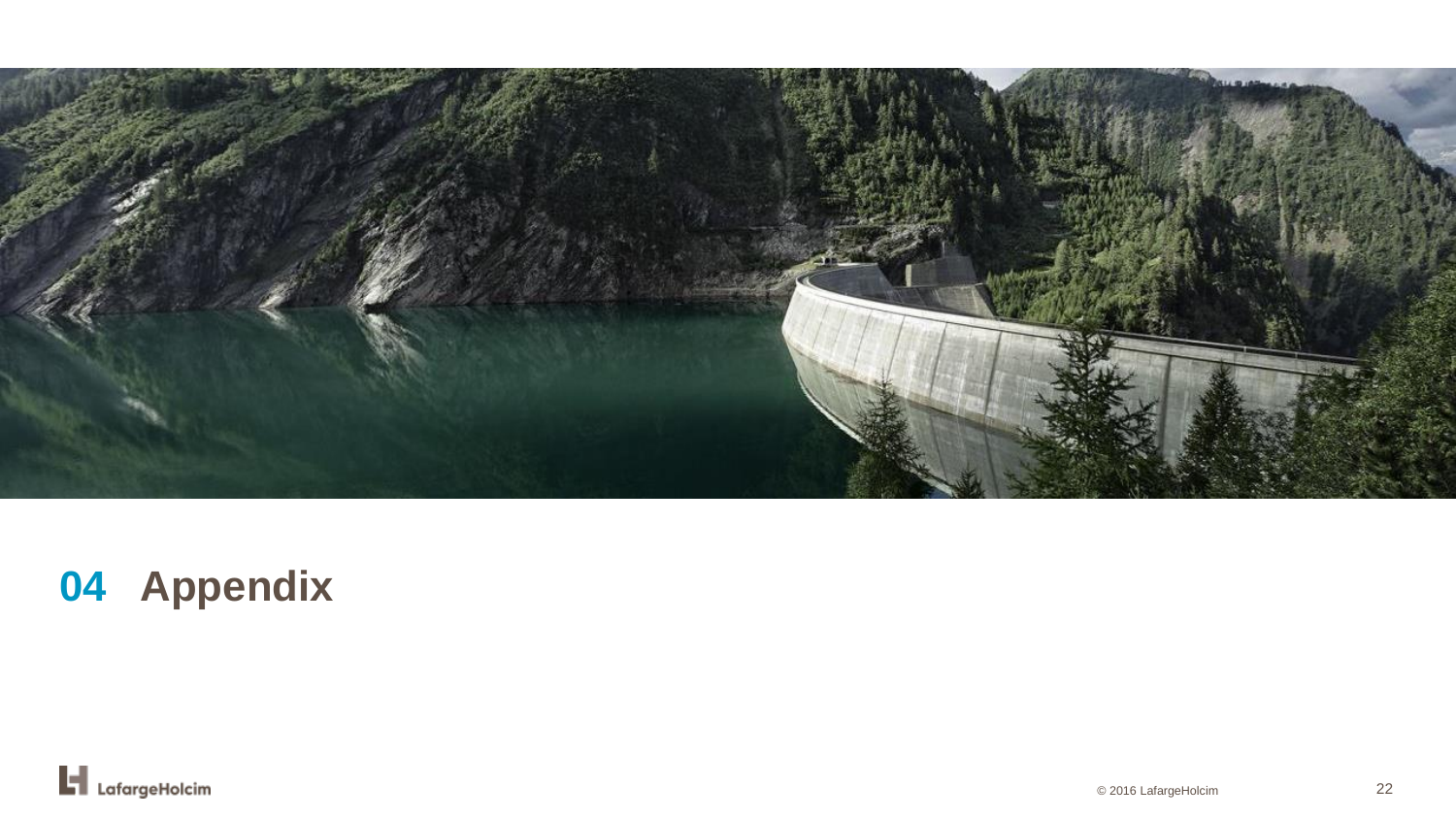### **Net sales and adjusted operating EBITDA – Cement**

| 2016           | $2015^{2}$     |       |                |       |         |  |  |
|----------------|----------------|-------|----------------|-------|---------|--|--|
| Q <sub>1</sub> | Q <sub>1</sub> | Q2    | Q <sub>3</sub> | Q4    | FY 2015 |  |  |
| 1'742          | 1'794          | 1'893 | 1'692          | 1'920 | 7'299   |  |  |
| 619            | 650            | 939   | 889            | 793   | 3'271   |  |  |
| 582            | 690            | 688   | 721            | 664   | 2'764   |  |  |
| 937            | 1'052          | 1'101 | 957            | 963   | 4'072   |  |  |
| 465            | 390            | 722   | 868            | 706   | 2'686   |  |  |
| $-62$          | $-23$          | $-31$ | -6             | $-59$ | $-118$  |  |  |
| 4'283          | 4'552          | 5'313 | 5'121          | 4'987 | 19'973  |  |  |
|                |                |       |                |       |         |  |  |

#### **Operating EBITDA adj. 1)**

| Asia Pacific             | 328   | 381   | 356   | 306   | 342   | 1'387  |
|--------------------------|-------|-------|-------|-------|-------|--------|
| Europe                   | 67    | 96    | 272   | 230   | 236   | 835    |
| Latin America            | 199   | 244   | 194   | 229   | 221   | 889    |
| Middle East Africa       | 246   | 360   | 405   | 306   | 267   | 1'338  |
| North America            | 52    | 25    | 229   | 312   | 218   | 785    |
| Corporate / Eliminations | $-48$ | $-53$ | $-47$ | $-66$ | $-28$ | $-194$ |
| Group                    | 844   | 1'054 | 1'408 | 1'319 | 1'257 | 5'040  |

 $1)$  Excluding merger, restructuring, other one-offs  $2)$  Restated to reflect proper allocation of restructuring, merger and other one-offs

ы LafargeHolcim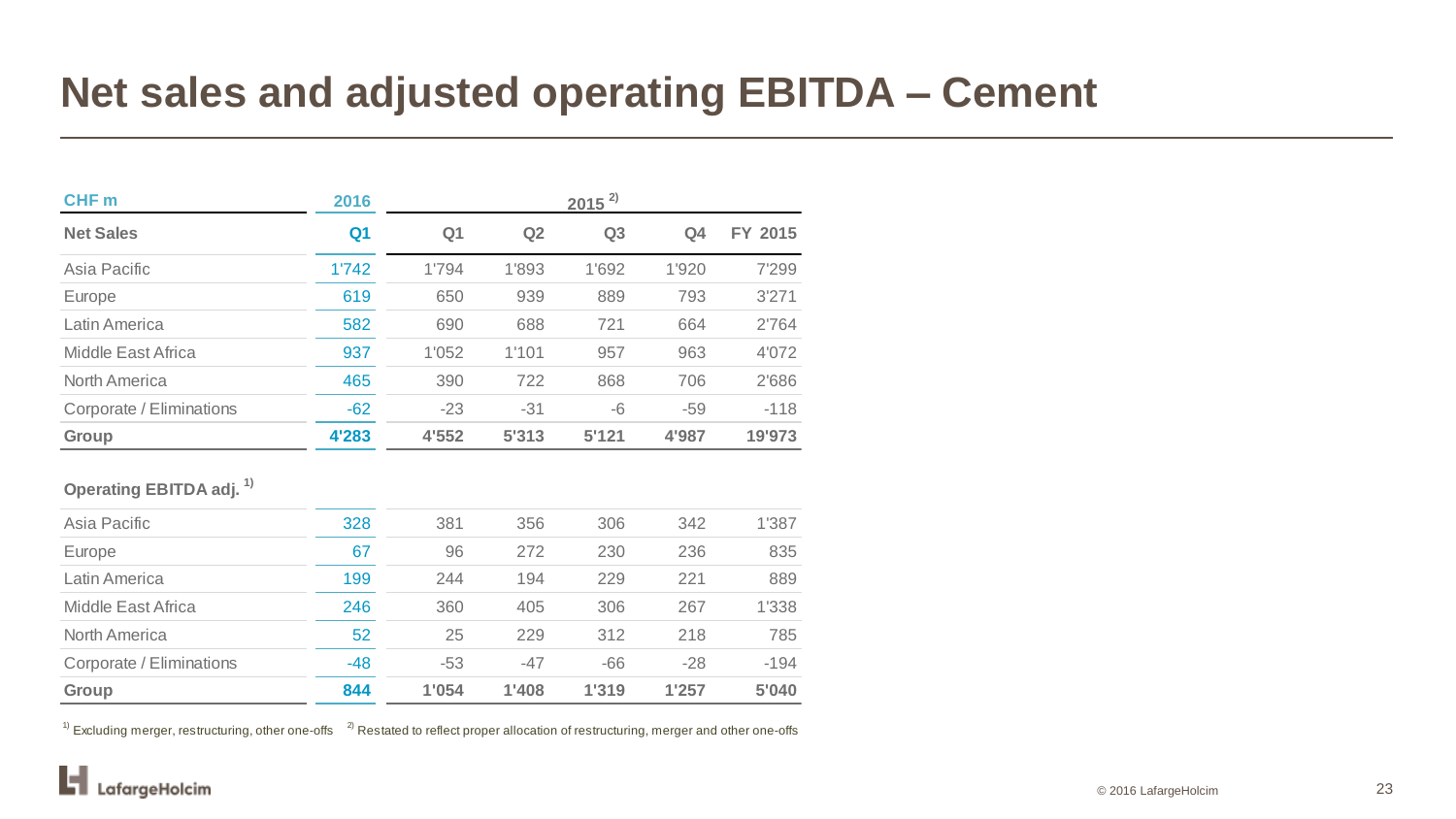### **Net sales and adjusted operating EBITDA – Aggregates**

| CHF <sub>m</sub>                    | 2016           | $2015^{2}$        |       |                |                |         |  |
|-------------------------------------|----------------|-------------------|-------|----------------|----------------|---------|--|
| <b>Net Sales</b>                    | Q <sub>1</sub> | Q <sub>1</sub>    | Q2    | Q <sub>3</sub> | Q <sub>4</sub> | FY 2015 |  |
| Asia Pacific                        | 114            | 123               | 130   | 134            | 141            | 528     |  |
| Europe                              | 396            | 403               | 501   | 511            | 463            | 1'879   |  |
| Latin America                       | 12             | 16                | 16    | 15             | 14             | 60      |  |
| <b>Middle East Africa</b>           | 26             | 30                | 32    | 31             | 29             | 123     |  |
| North America                       | 203            | 200               | 400   | 489            | 385            | 1'474   |  |
| Corporate / Eliminations            |                | $\qquad \qquad =$ |       |                |                |         |  |
| Group                               | 750            | 772               | 1'080 | 1'181          | 1'032          | 4'064   |  |
| Operating EBITDA adj. <sup>1)</sup> |                |                   |       |                |                |         |  |
| Asia Pacific                        | 13             | 26                | 25    | 31             | 52             | 133     |  |
| Europe                              | 42             | 41                | 93    | 89             | 56             | 279     |  |
| Latin America                       |                | $\overline{2}$    | $-1$  | $\sqrt{a}$     | $-3$           | $-1$    |  |
| <b>Middle East Africa</b>           | $\overline{2}$ | $\overline{4}$    | 6     | $\overline{4}$ | $\overline{4}$ | 18      |  |
| North America                       | $-24$          | $-21$             | 97    | 122            | 68             | 266     |  |
| Corporate / Eliminations            | $-12$          | $-10$             | -9    | $-14$          | $-6$           | $-39$   |  |
| Group                               | 21             | 42                | 210   | 234            | 170            | 656     |  |

 $1)$  Excluding merger, restructuring, other one-offs  $2)$  Restated to reflect proper allocation of restructuring, merger and other one-offs

ы LafargeHolcim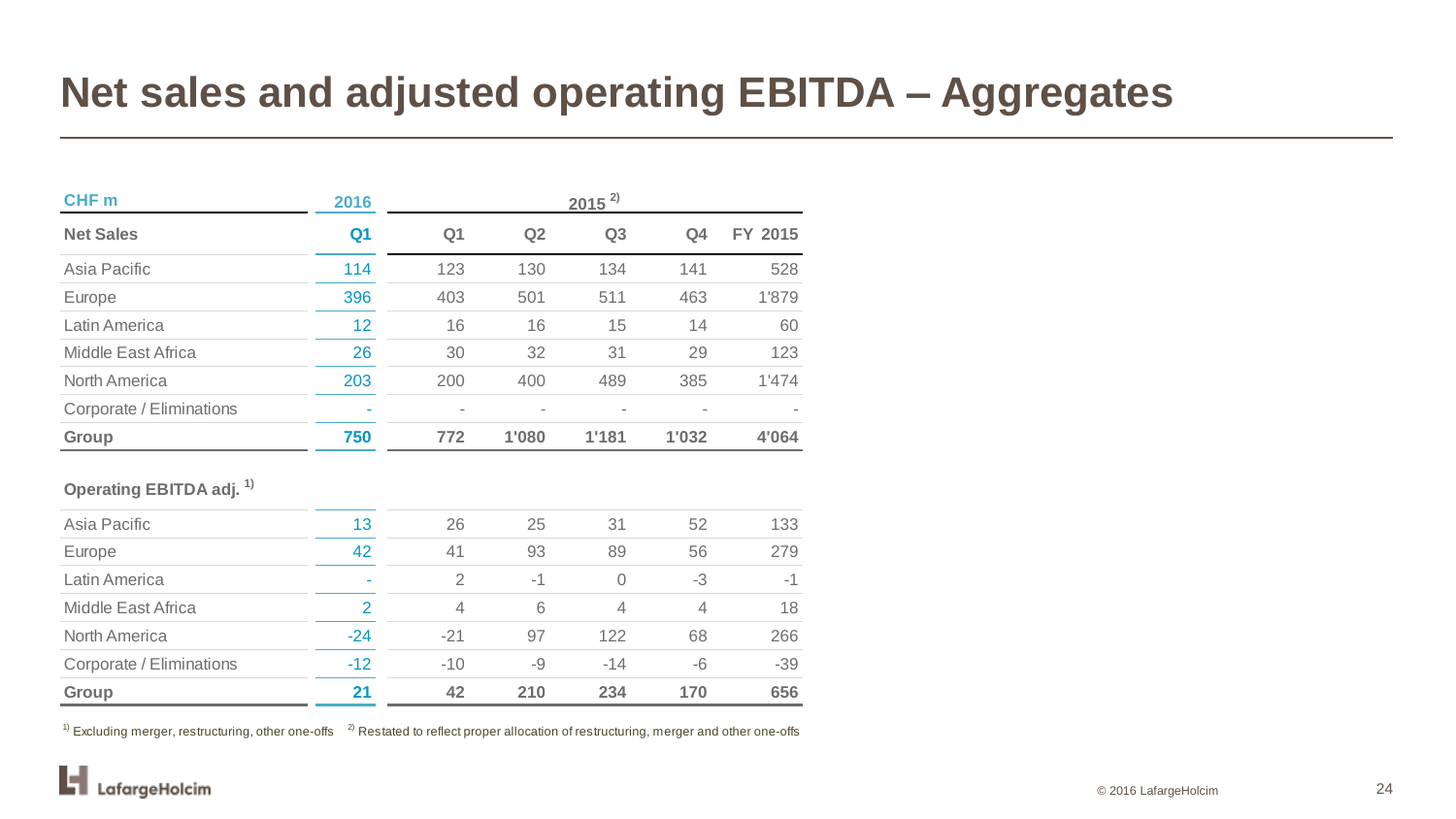### **Net sales and adjusted operating EBITDA – Other**

| CHF <sub>m</sub>         | 2016   | $2015^{2}$     |       |                |                |         |  |  |
|--------------------------|--------|----------------|-------|----------------|----------------|---------|--|--|
| <b>Net Sales</b>         | Q1     | Q <sub>1</sub> | Q2    | Q <sub>3</sub> | Q <sub>4</sub> | FY 2015 |  |  |
| Asia Pacific             | 292    | 299            | 311   | 309            | 303            | 1'222   |  |  |
| Europe                   | 482    | 499            | 581   | 599            | 527            | 2'206   |  |  |
| Latin America            | 88     | 103            | 104   | 104            | 106            | 417     |  |  |
| Middle East Africa       | 86     | 83             | 92    | 82             | 85             | 342     |  |  |
| North America            | 198    | 186            | 390   | 532            | 410            | 1'519   |  |  |
| Corporate / Eliminations | $-117$ | $-81$          | $-66$ | $-103$         | -8             | $-258$  |  |  |
| Group                    | 1'029  | 1'089          | 1'410 | 1'525          | 1'423          | 5'447   |  |  |

#### **Operating EBITDA adj. 1)**

| Asia Pacific             | 3     | 17       | 12    | 11    | 6     | 45     |
|--------------------------|-------|----------|-------|-------|-------|--------|
| Europe                   | 10    | 24       | 59    | 58    | 12    | 151    |
| Latin America            | 11    | 9        | 4     | 8     | $-1$  | 20     |
| Middle East Africa       | 8     | $\Omega$ | 6     | 0     | $-()$ | 6      |
| <b>North America</b>     | $-25$ | $-31$    | 38    | 84    | 40    | 132    |
| Corporate / Eliminations | $-47$ | $-67$    | $-74$ | $-70$ | $-89$ | $-299$ |
| Group                    | $-41$ | $-47$    | 43    | 90    | $-32$ | 55     |

 $1)$  Excluding merger, restructuring, other one-offs  $2)$  Restated to reflect proper allocation of restructuring, merger and other one-offs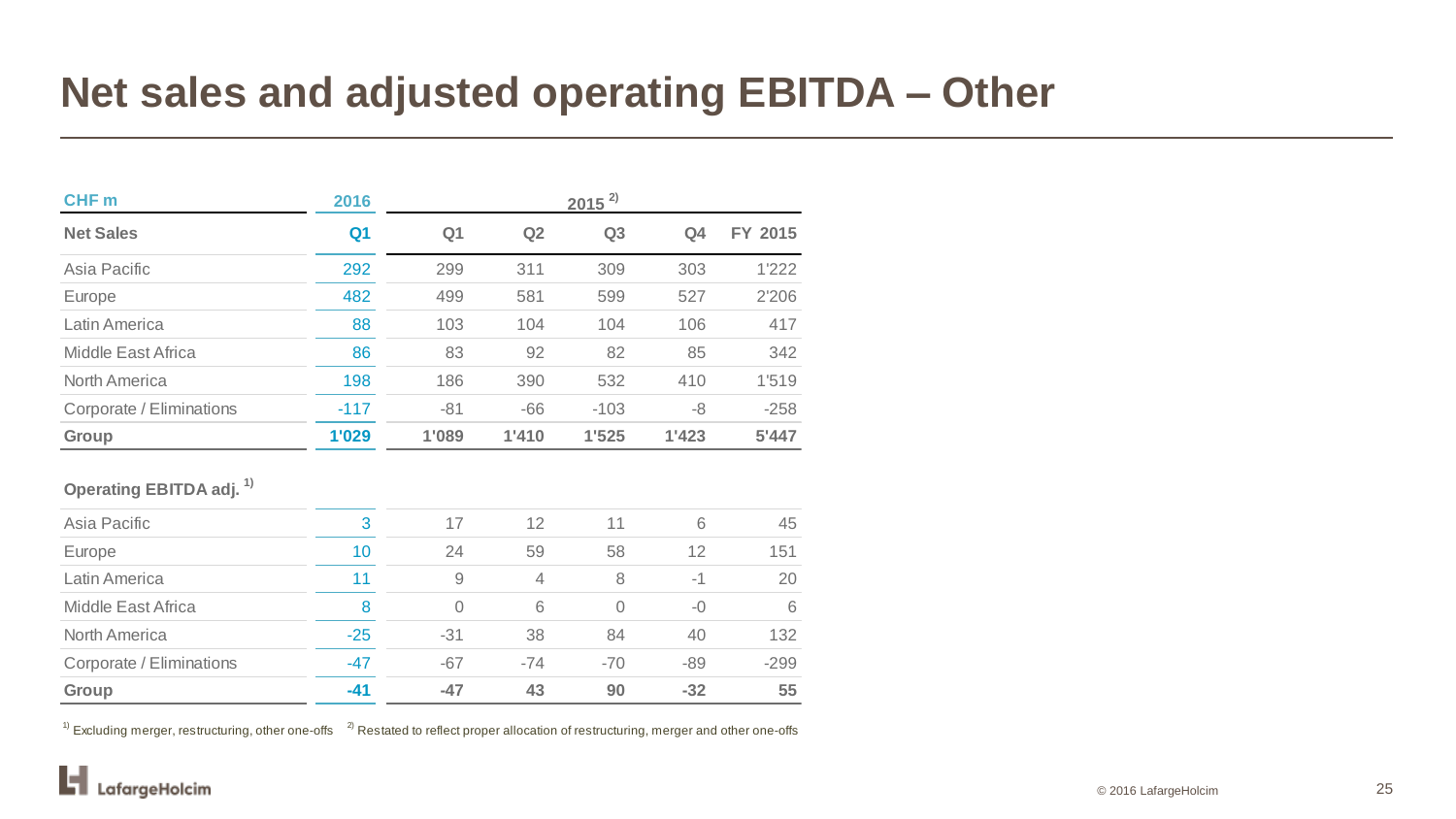### **Operating Free Cash Flow**

| CHF <sub>m</sub>                       | Q1 2016 | Q1 2015 | $±$ %    | Like-for-like % |
|----------------------------------------|---------|---------|----------|-----------------|
| <b>Operating EBITDA</b>                | 774     | 917     | $-15.6%$ | $-10.7%$        |
| Total other non cash items             | 85      | 52      | 63.5%    |                 |
| Change in net working capital          | $-695$  | $-772$  | 10.0%    |                 |
| Financial expenses paid net            | $-235$  | $-251$  | 6.4%     |                 |
| Income taxes paid                      | $-237$  | $-232$  | $-2.2%$  |                 |
| Other cash items                       | 44      | 13      | 238.5%   |                 |
| <b>Cash flow from op. activities</b>   | $-264$  | $-272$  | 2.9%     | 1.2%            |
| Capex to maintain net                  | $-184$  | $-149$  | $-23.5%$ | $-27.1%$        |
| Expansion capex                        | $-170$  | $-339$  | 49.9%    | 46.9%           |
| Operating free Cash Flow <sup>1)</sup> | $-618$  | $-761$  | 18.8%    | 16.0%           |

 $1)$  Operating Free cash flow calculation refers to cash flow from operating activities – Capex net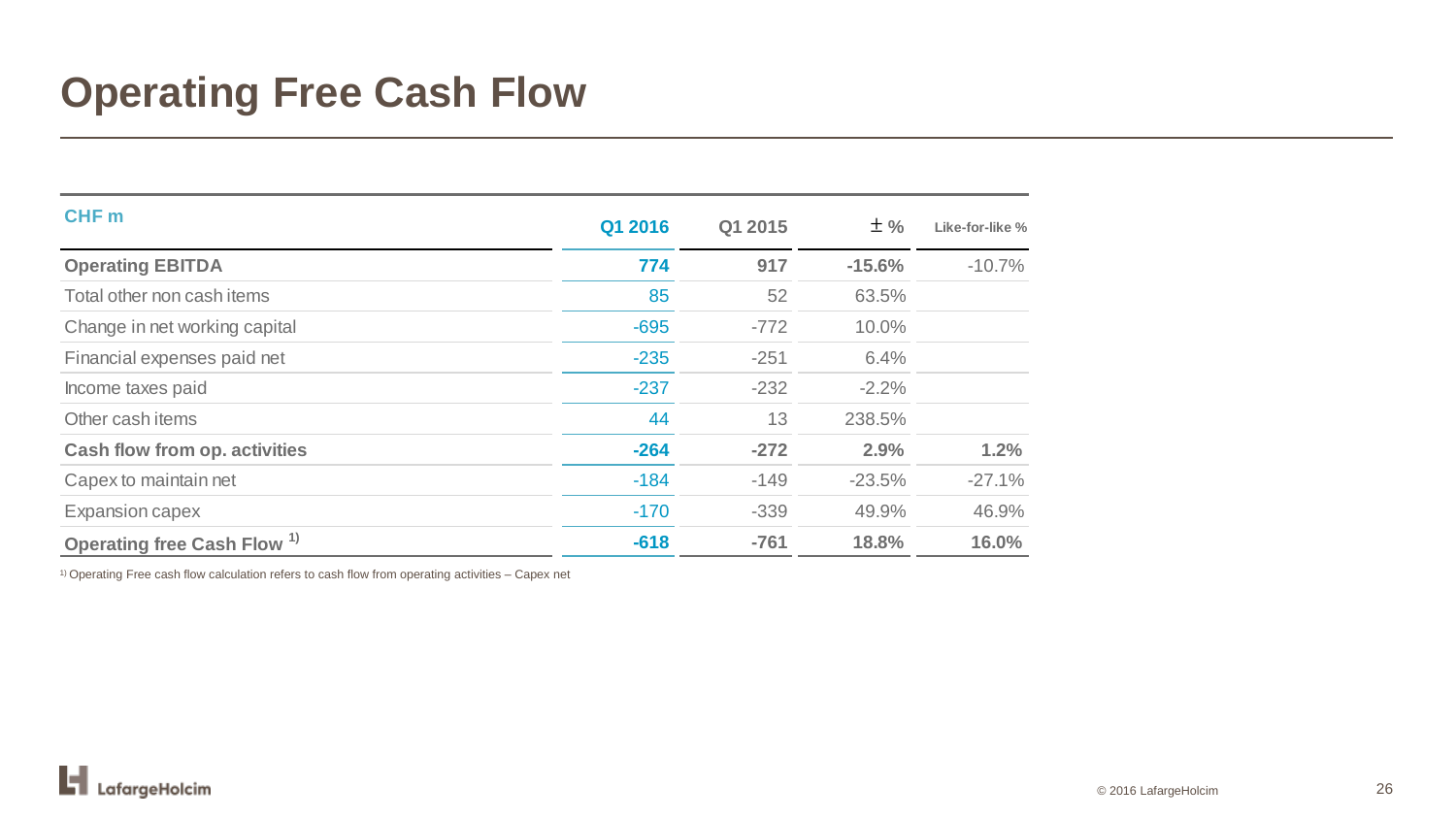### **Net Financial Debt**

### **CHF m**





<sup>1</sup> After risk-related adjustment of mCHF 2'029 from current financial liabilities to long term financial liabilities. Excl. amounts related to the PPA on debt.

#### › Liquidity summary

- Cash + marketable securities: mCHF 3'898
- Cash + marketable securities + unused committed credit lines: mCHF 10'044
- › Debt summary
	- Current financial liabilities<sup>1)</sup>: mCHF 5'590
	- Fixed to floating ratio: 51% to 49%
	- Capital markets 77%; Loans 23%
	- Corporate vs. subsidiary debt: 77% to 23%
	- Average total maturity: 4.1 years
	- CP borrowings: mCHF 2'029
	- No financial covenants in Corporate credit lines
- › Net Financial Debt by currency (excl. PPA)
	- 45% EUR
	- 24% USD
	- 16% CHF
	- 15% other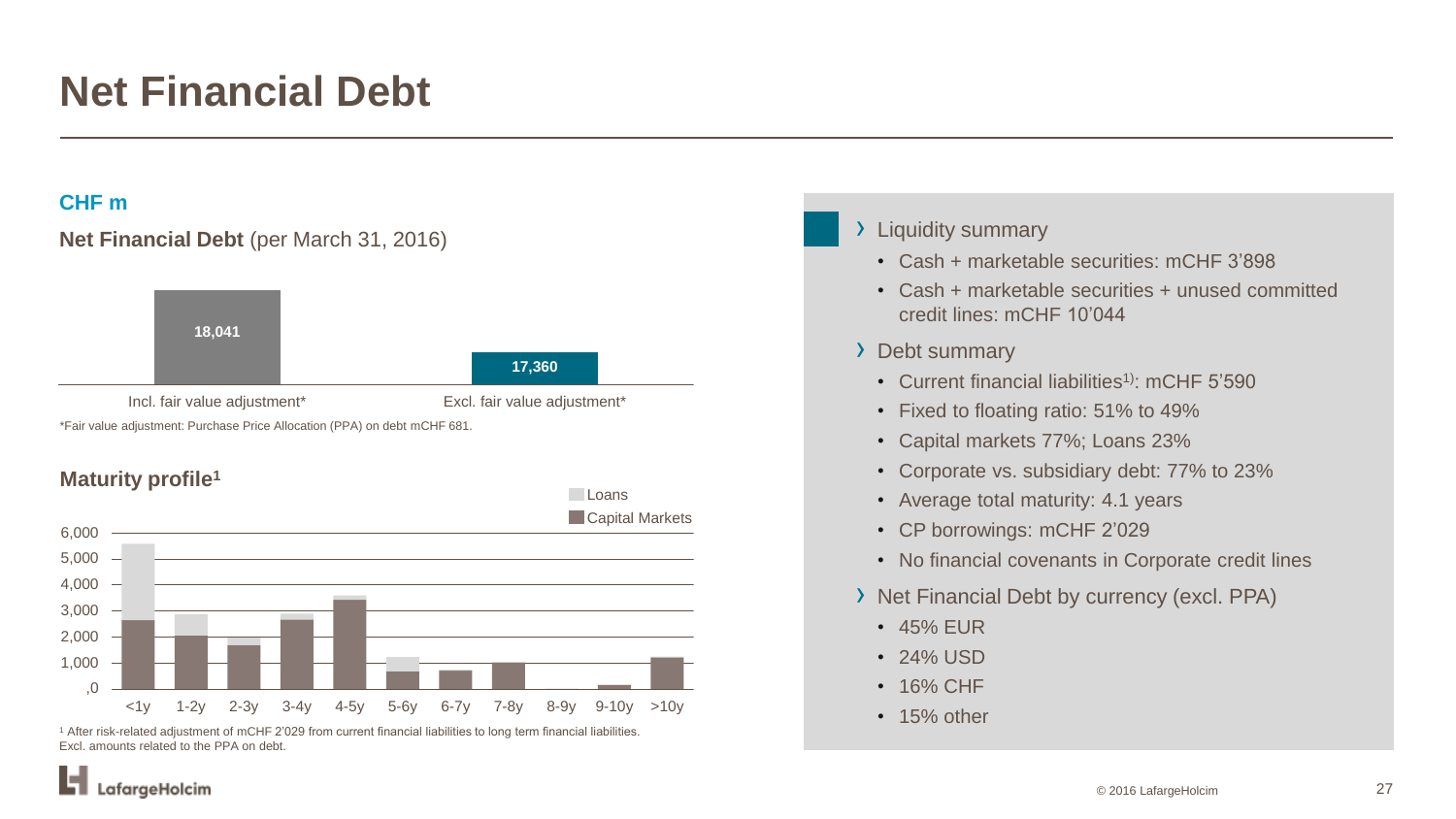### **Operating EBITDA to Net Income**

| CHF <sub>m</sub>                                 | Q1 2016   | Q1 2015 | $±$ %     |
|--------------------------------------------------|-----------|---------|-----------|
| <b>Operating EBITDA</b>                          | 774       | 917     | $-15.6%$  |
| <b>Depreciation &amp; Amortization</b>           | $-547$    | $-605$  | 9.6%      |
| <b>Operating Profit</b>                          | 227       | 312     | $-27.2%$  |
| Other Expenses / Income                          | 2         | 434     | $-99.5%$  |
| Share of profit of associates and Joint-Ventures | 21        | 33      | $-36.4%$  |
| <b>Financial Income</b>                          | 45        | 99      | $-54.5%$  |
| <b>Financial Expenses</b>                        | $-270$    | $-437$  | 38.2%     |
| <b>Net Income Before Taxes</b>                   | 25        | 440     | $-94.3%$  |
| <b>Income Taxes</b>                              | $-88$     | $-164$  | 46.3%     |
| Net income from discontinued operations          | 17        |         |           |
| <b>Net (loss) Income</b>                         | $-47^{1}$ | 275     | $-117.1%$ |

1) Net income improved by CHF 22 million compared with Q1 2015 results after excluding the CHF 371 million arising from the divestment of Holcim's minority shareholding in Siam City Cement, Thailand and a gain on sale of CHF 61 million on the Cemex transaction (disposal of Czech, Gador cement plant and Yeles grinding station in Spain) in Q1 2015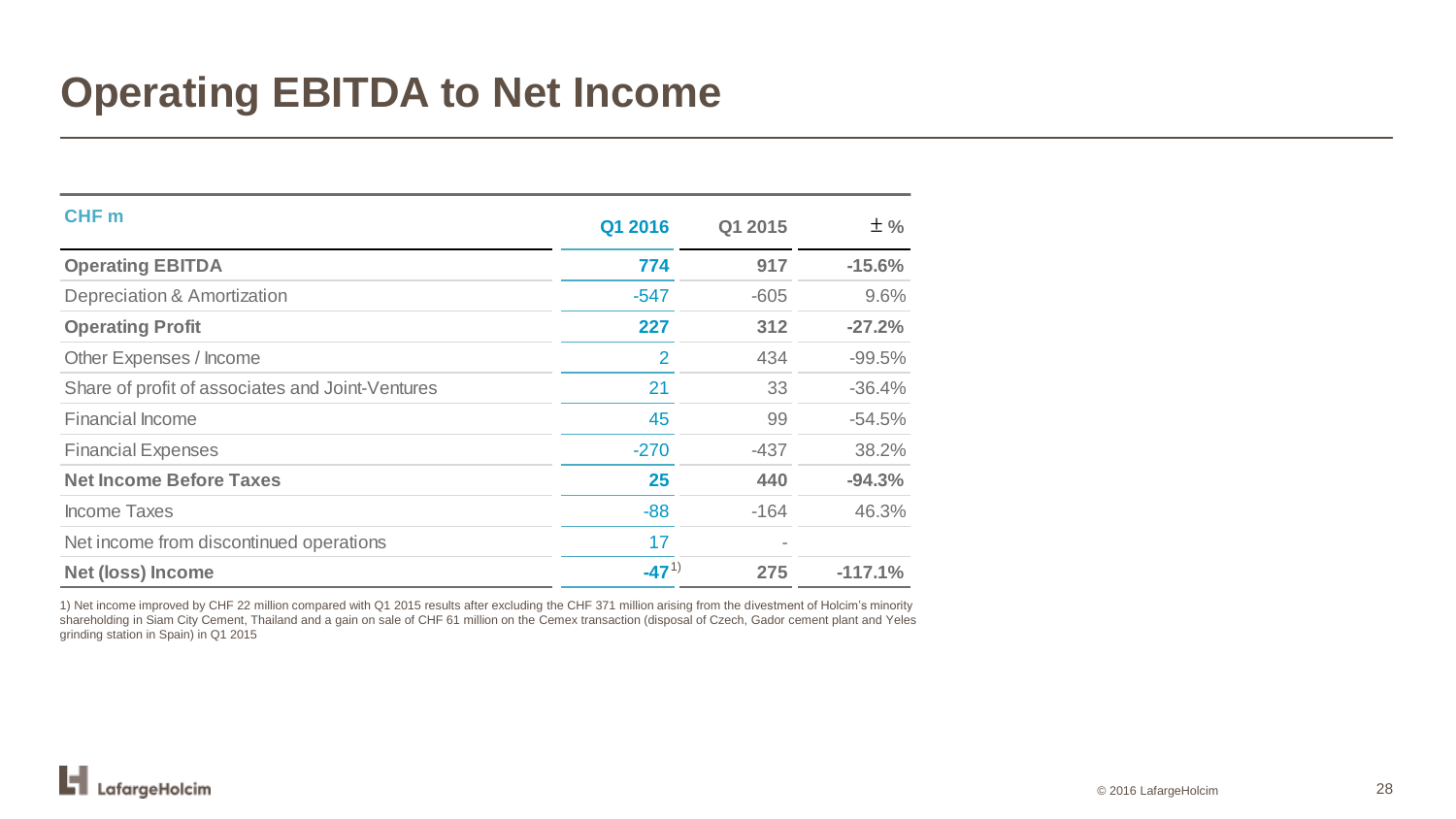### **Condensed Statement of Financial Position**

| CHF m                                | Mar 31, 2016 | Dec 31, 2015 |
|--------------------------------------|--------------|--------------|
| <b>Invested Capital</b>              | 53'852       | 55'290       |
| Out of which:                        |              |              |
| Goodwill                             | 16'688       | 16'490       |
| Prop, Plant & Equipment              | 35'009       | 36'747       |
| Intangible assets                    | 1'275        | 1'416        |
| Investments in JV and associates     | 3'080        | 3'172        |
| <b>Net Working Capital</b>           | 1'355        | 718          |
| Financial assets and other LT assets | 1'217        | 1'328        |
| Provisions                           | $-4'772$     | $-4'581$     |
| Net assets held for sale             | 1'552        | 772          |
| Total                                | 55'405       | 56'063       |

|                                                                | Mar 31, 2016 | Dec 31, 2015 |
|----------------------------------------------------------------|--------------|--------------|
| <b>Equity</b>                                                  | 34'833       | 35'722       |
| Out of which:<br>Equity attributable to the LH<br>shareholders | 30'501       | 31'365       |
| Non controlling interest                                       | 4'331        | 4'357        |
| Net debt $(1)$                                                 | 18'041       | 17'265       |
| Deferred taxes & other                                         | 2'531        | 3'076        |
| <b>Total</b>                                                   | 55'405       | 56'063       |

(1) Including CHF 63m of derivative instruments (net asset) in Q1 2016 (CHF 132m in December 2015)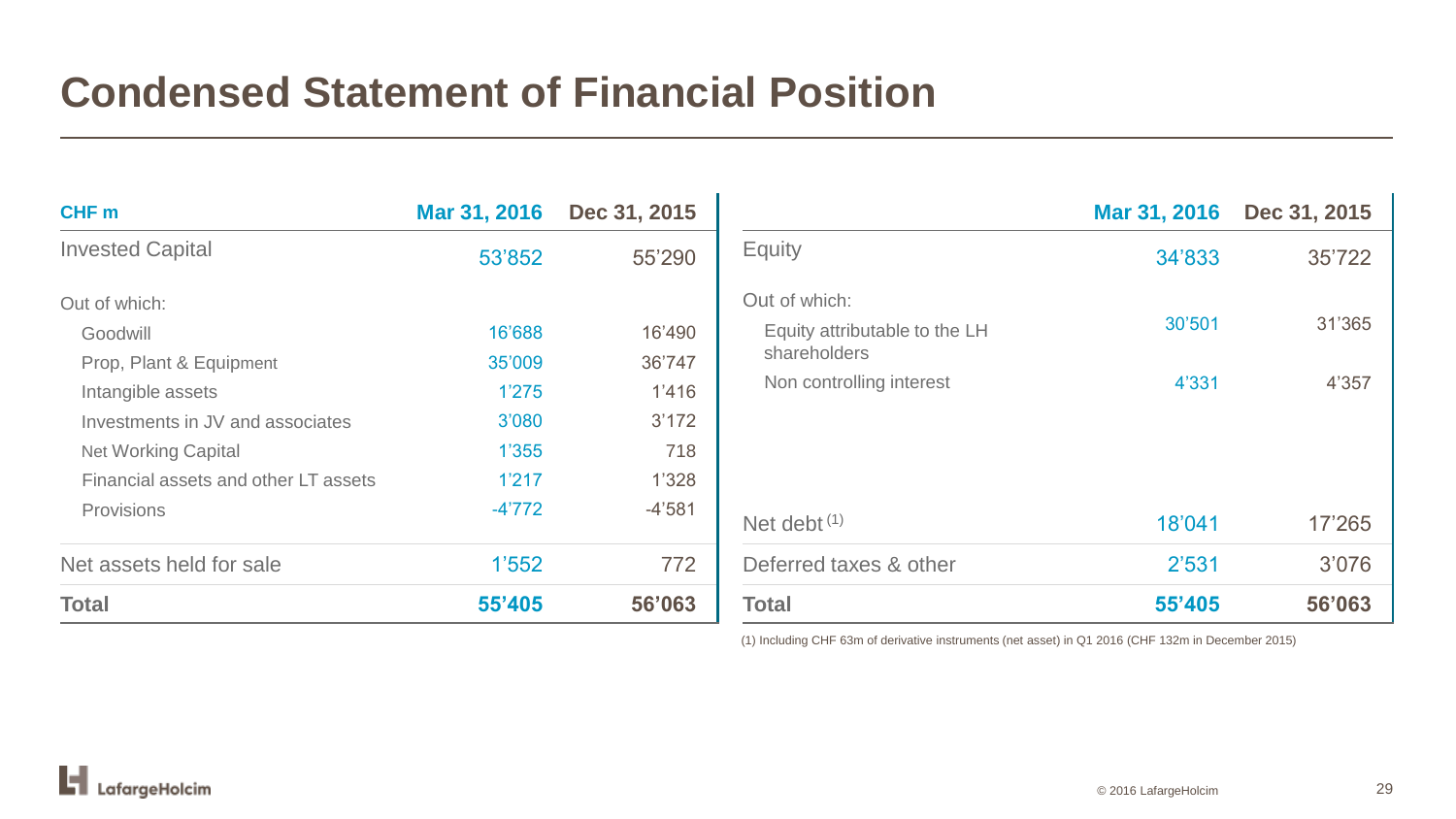### **Volume and price development Cement – Q1 16 vs. Q1 15**

|                     |         | Volume Price & Other |                      |          | Volume Price & Other |                 |           | Volume Price & Other |                           |          | Volume Price & Other |
|---------------------|---------|----------------------|----------------------|----------|----------------------|-----------------|-----------|----------------------|---------------------------|----------|----------------------|
| <b>Asia Pacific</b> | 6.6%    | $-6.6%$              | <b>Latin America</b> | $-10.7%$ | 11.8%                | <b>Europe</b>   | $-3.1%$   | $-2.7%$              | <b>Middle East Africa</b> | 3.1%     | $-7.9%$              |
| Bangladesh          | 12.6%   | $-4.4%$              | Argentina            | $-10.7%$ | 42.0%                | Azerbaijan      | $-45.2%$  | 2.5%                 | Algeria                   | 9.5%     | 12.2%                |
| China               | 5.9%    | $-15.3%$             | <b>Brazil</b>        | $-38.6%$ | $-1.7%$              | <b>Bulgaria</b> | 0.5%      | $-1.5%$              | Egypt                     | $-1.1\%$ | $-2.5%$              |
| India               | 9.2%    | $-8.6%$              | Chile                | 3.5%     | 1.3%                 | Belgium         | 3.0%      | $-2.3%$              | Iraq                      | 17.7%    | $-18.4%$             |
| Indonesia           | 9.8%    | $-6.6%$              | Colombia             | 0.1%     | 12.4%                | Croatia         | 14.3%     | $-4.6%$              | Kenya                     | $-0.6%$  | 2.1%                 |
| Malaysia            | $-5.6%$ | $-6.9%$              | Costa Rica           | 7.8%     | $-9.4%$              | France          | 1.9%      | $-1.4%$              | Lebanon <sup>1)</sup>     |          |                      |
| New Zealand         | $-7.3%$ | $-2.8%$              | Ecuador              | $-21.7%$ | 2.0%                 | Germany         | $-15.6%$  | $-3.5%$              | Morocco <sup>1)</sup>     |          |                      |
| Sri Lanka           | 1.3%    | $-2.0%$              | El Salvador          | $-5.8\%$ | 0.2%                 | Hungary         | $-17.7\%$ | $-8.2%$              | Nigeria                   | $-5.0\%$ | $-23.5%$             |
| Philippines         | 13.3%   | 2.7%                 | Mexico               | 8.3%     | 13.1%                | <b>Italy</b>    | $-22.5%$  | 3.0%                 | South Africa              | 10.8%    | $-6.4\%$             |
| South Korea         | 17.2%   | $-1.0%$              | Nicaragua            | 3.6%     | $-0.2%$              | Poland          | Flat      | $-8.5%$              |                           |          |                      |
| Vietnam             | 7.1%    | $-2.3%$              |                      |          |                      | Romania         | 6.7%      | 3.3%                 | <b>Group</b>              | 1.4%     | $-3.4%$              |
|                     |         |                      | <b>North America</b> | 18.9%    | 4.9%                 | Russia          | $-50.7%$  | 3.7%                 |                           |          |                      |
|                     |         |                      | Canada               | $-2.4%$  | 2.7%                 | Serbia          | 8.9%      | $-0.9%$              |                           |          |                      |
|                     |         |                      | <b>United States</b> | 19.4%    | 4.4%                 | Spain           | $-17.0\%$ | 10.7%                |                           |          |                      |
|                     |         |                      |                      |          |                      | Switzerland     | 10.7%     | $-11.9%$             |                           |          |                      |
|                     |         |                      |                      |          |                      | United Kingdom  | 9.0%      | $-8.3%$              |                           |          |                      |

 $1$ <sup>1)</sup> Local results not yet published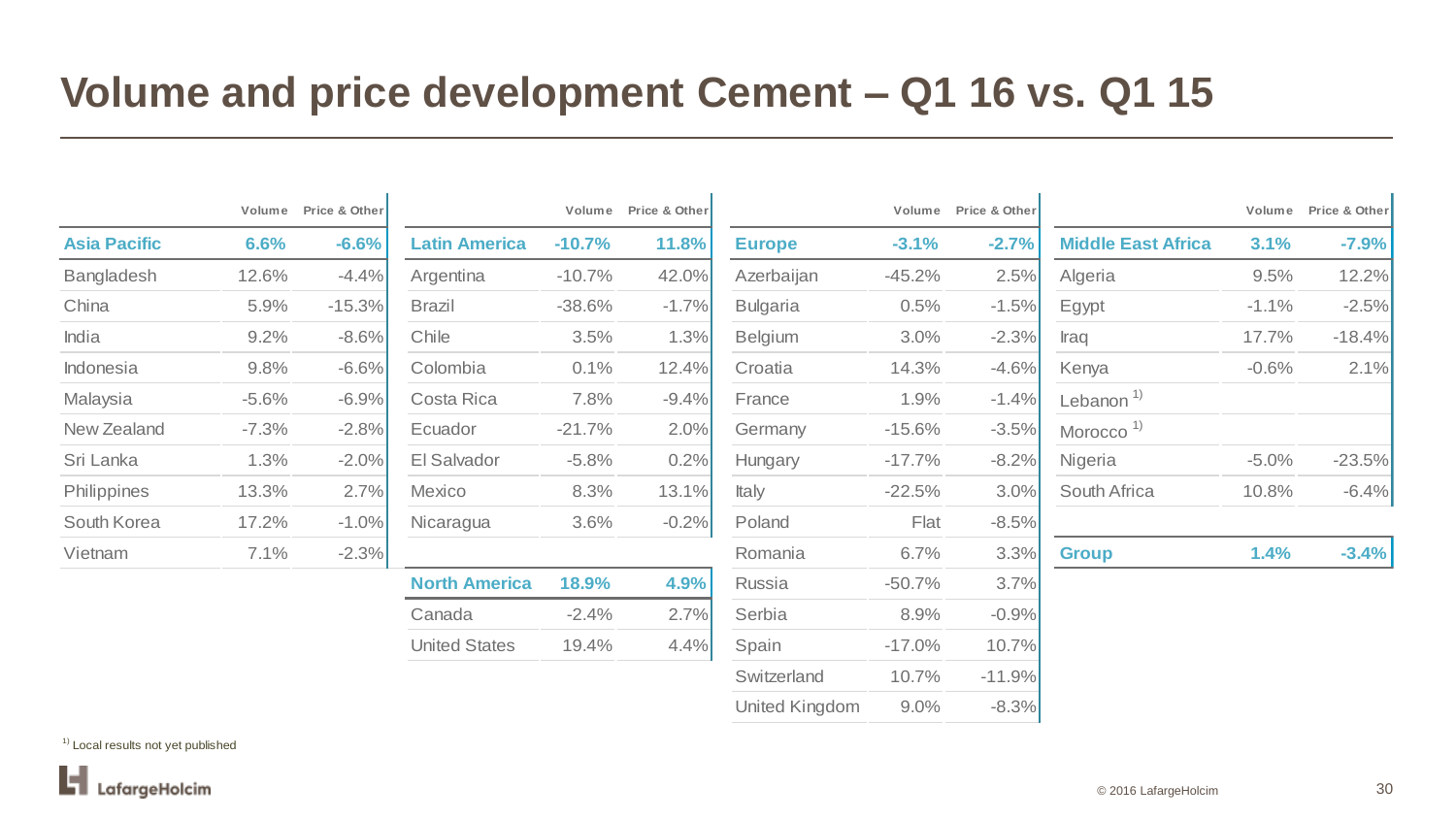### **Volume and price development Aggregates – Q1 16 vs. Q1 15**

|                     | Volume  | Price & Other |
|---------------------|---------|---------------|
| <b>Asia Pacific</b> | $9.2\%$ | $-5.1%$       |
| Australia           | 8.1%    | $-3.9%$       |
| Indonesia           | 15.1%   | 14.3%         |

| <b>Latin America</b> | 0.6%     | $-9.1%$  | <b>Europe</b>   | $-1.8%$  | $-4.4%$  |
|----------------------|----------|----------|-----------------|----------|----------|
| <b>Brazil</b>        | $-16.1%$ | $-17.4%$ | <b>Belgium</b>  | 5.8%     | 2.0%     |
|                      |          |          | <b>Bulgaria</b> | $-10.4%$ | $-7.7%$  |
| <b>North America</b> | $-5.9%$  | $-1.9%$  | France          | 2.7%     | $-10.7%$ |
| Canada               | $-23.5%$ | $-2.2%$  | Germany         | 21.2%    | 3.8%     |
| <b>United States</b> | 10.0%    | $-0.8%$  | <b>Italy</b>    | $-39.3%$ | 9.5%     |
|                      |          |          |                 |          |          |

|          | Volume Price & Other |
|----------|----------------------|
| $-1.8%$  | $-4.4%$              |
| 5.8%     | 2.0%                 |
| $-10.4%$ | $-7.7%$              |
| 2.7%     | $-10.7%$             |
| 21.2%    | 3.8%                 |
| $-39.3%$ | 9.5%                 |
| $-4.4%$  | $-16.2%$             |
| $-3.4%$  | $-5.3%$              |
| $-12.9%$ | 6.6%                 |
| 5.7%     | $-6.3%$              |
| $-11.6%$ | 2.2%                 |
|          |                      |

 $\mathbf{L}$ 

|                     |       | Volume Price & Other |                      |          | Volume Price & Other |                 |           | Volume Price & Other |                           |          | Volume Price & Other |
|---------------------|-------|----------------------|----------------------|----------|----------------------|-----------------|-----------|----------------------|---------------------------|----------|----------------------|
| <b>Asia Pacific</b> | 9.2%  | $-5.1%$              | <b>Latin America</b> | 0.6%     | $-9.1\%$             | <b>Europe</b>   | $-1.8%$   | $-4.4%$              | <b>Middle East Africa</b> | 45.8%    | $-30.1\%$            |
| Australia           | 8.1%  | $-3.9%$              | <b>Brazil</b>        | $-16.1%$ | $-17.4\%$            | <b>Belgium</b>  | 5.8%      | $2.0\%$              | <b>South Africa</b>       | $-1.0\%$ | $-13.3\%$            |
| Indonesia           | 15.1% | 14.3%                |                      |          |                      | <b>Bulgaria</b> | $-10.4\%$ | $-7.7\%$             | Egypt                     | 193.9%   | $-47.1%$             |
|                     |       |                      | <b>North America</b> | $-5.9%$  | $-1.9%$              | France          | 2.7%      | $-10.7\%$            |                           |          |                      |
|                     |       |                      | Canada               | $-23.5%$ | $-2.2\%$             | Germany         | 21.2%     | $3.8\%$              | <b>Group</b>              | $1.0\%$  | $-5.6\%$             |
|                     |       |                      |                      |          | .                    |                 |           |                      |                           |          |                      |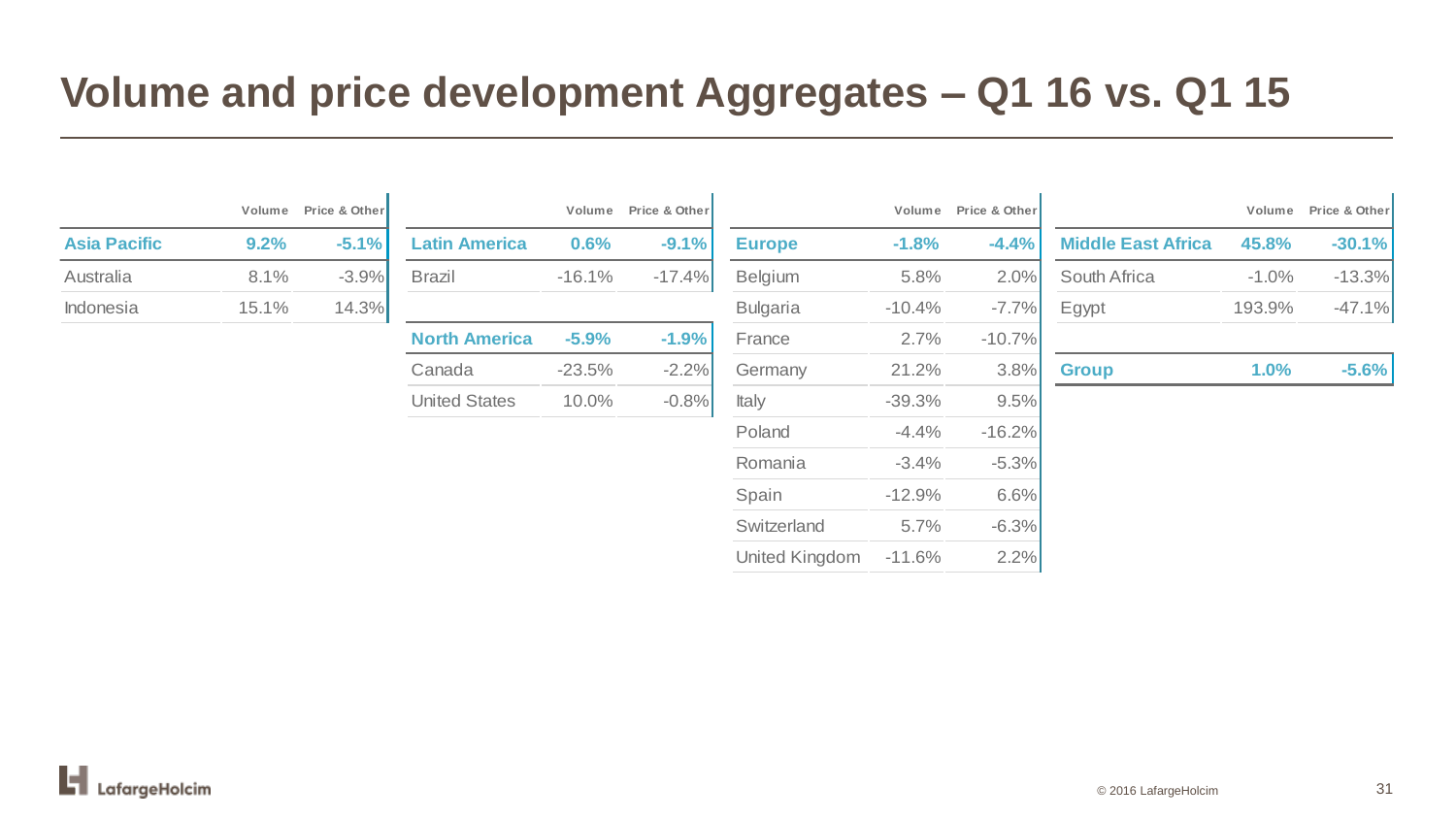### **2016 Outlook – Cement Market Overview by Region**

|                           | <b>Volumes</b> | <b>Highlights</b>                                                                                                    |
|---------------------------|----------------|----------------------------------------------------------------------------------------------------------------------|
| Asia Pacific*             | $3 - 5%$       | Market growth across the region supported by an acceleration in India<br>and Indonesia; China adjustment to continue |
| Europe                    | Stable         | Improvement expected in most markets; decline in Russia, Azerbaijan                                                  |
| <b>Latin America</b>      |                | -5 to -3%   Positive market development in Mexico offsetting challenging conditions<br>in Brazil and Ecuador         |
| <b>Middle East Africa</b> |                | 3 - 5%   Resilience expected across the region impacted by lower commodity<br>prices                                 |
| <b>North America</b>      | $4 - 6\%$      | Market growth supported by positive trends in the US especially housing<br>and by Eastern Canada                     |
|                           |                |                                                                                                                      |
| Globally*                 | $2 - 4%$       | <b>Growth in most of our markets</b>                                                                                 |
|                           |                |                                                                                                                      |

Source: LafargeHolcim \* Excluding China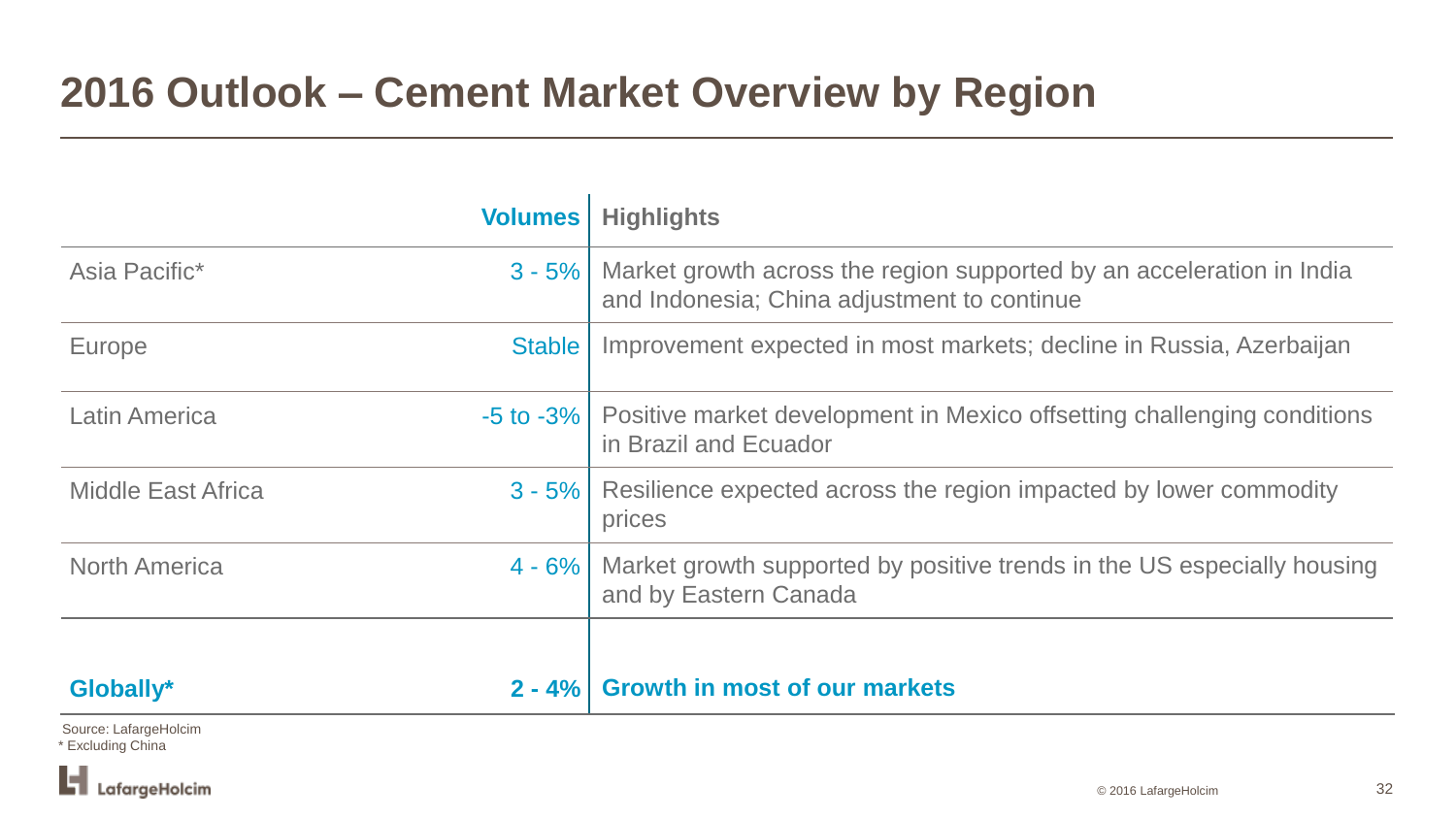### **2016 Outlook – Cement Market Overview by Selected Countries**

|                            | <b>Market volumes</b><br>% |
|----------------------------|----------------------------|
| Asia Pacific <sup>1)</sup> | $3$ to $5$                 |
| Bangladesh                 | 9 to 11                    |
| China $^{2)}$              | $-6$ to $-4$               |
| India                      | 4 to 6                     |
| Indonesia                  | $2$ to 4                   |
| Malaysia                   | 3 to 5                     |
| New Zealand                | 6 to 8                     |
| Sri Lanka                  | 4 to 6                     |
| Philippines                | 7 to 9                     |
| South Korea                | 0 to 2                     |
| Vietnam                    | 4 to 6                     |

|                            | Market volumes<br>$\%$ |                             | Market volumes<br>$\frac{0}{0}$ |                 | Market volumes<br>$\frac{0}{0}$ |
|----------------------------|------------------------|-----------------------------|---------------------------------|-----------------|---------------------------------|
| Asia Pacific <sup>1)</sup> | $3$ to $5$             | <b>Latin America</b>        | $-5$ to $-3$                    | <b>Europe</b>   | Flat                            |
| <b>Bangladesh</b>          | 9 to 11                | Argentina                   | $-4$ to $-2$                    | Azerbaijan      | $-17$ to $-15$                  |
| China <sup>2)</sup>        | $-6$ to $-4$           | <b>Brazil</b>               | $-10$ to $-8$                   | <b>Bulgaria</b> | $0$ to 1                        |
| India                      | $4$ to $6$             | Chile                       | $-2$ to 0                       | Belgium         | $-1$ to 1                       |
| Indonesia                  | $2$ to $4$             | Colombia                    | $1$ to $3$                      | Croatia         | $2$ to $4$                      |
| Malaysia                   | 3 to 5                 | Costa Rica                  | $1$ to $3$                      | France          | $0$ to $2$                      |
| New Zealand                | 6 to 8                 | Ecuador                     | $-10$ to $-5$                   | Germany         | $1$ to $3$                      |
| Sri Lanka                  | $4$ to $6$             | El Salvador                 | $-2$ to 1                       | Greece          | 5 to 10                         |
| Philippines                | 7 to 9                 | Mexico                      | $3$ to $5$                      | Hungary         | 3 to 5                          |
| South Korea                | $0$ to $2$             | Nicaragua                   | 2 to 4                          | Italy           | $-7$ to $-5$                    |
| Vietnam                    | 4 to $6$               |                             |                                 | Poland          | 3 to 5                          |
|                            |                        | <b>North America</b>        | $4$ to $6$                      | Romania         | $2$ to $4$                      |
|                            |                        | Canada                      | $0$ to $2$                      | Russia          | $-15$ to $-10$                  |
|                            |                        | United States <sup>2)</sup> | $4$ to $6$                      | Serbia          | $2$ to $4$                      |
|                            |                        |                             |                                 |                 |                                 |

|                                        | Market volumes<br>$\%$ |                             | Market volumes<br>$\%$ |                 | Market volumes<br>$\%$ |                           | Market volumes<br>$\frac{0}{0}$ |
|----------------------------------------|------------------------|-----------------------------|------------------------|-----------------|------------------------|---------------------------|---------------------------------|
| Asia Pacific <sup>1)</sup>             | 3 to 5                 | <b>Latin America</b>        | $-5$ to $-3$           | <b>Europe</b>   | <b>Flat</b>            | <b>Middle East Africa</b> | 3 to 5                          |
| Bangladesh                             | 9 to 11                | Argentina                   | $-4$ to $-2$           | Azerbaijan      | $-17$ to $-15$         | Algeria                   | $1$ to $3$                      |
| China <sup>2)</sup>                    | $-6$ to $-4$           | <b>Brazil</b>               | $-10$ to $-8$          | <b>Bulgaria</b> | $0$ to 1               | Egypt                     | 3 to 5                          |
| India                                  | $4$ to 6               | Chile                       | $-2$ to 0              | <b>Belgium</b>  | $-1$ to 1              | Iraq                      | $-10$ to $-8$                   |
| Indonesia                              | $2$ to $4$             | Colombia                    | 1 to $3$               | Croatia         | $2$ to $4$             | Kenya                     | 8 to 9                          |
| Malaysia                               | $3$ to $5$             | Costa Rica                  | 1 to $3$               | France          | $0$ to $2$             | Lebanon                   | $0$ to $2$                      |
| New Zealand                            | 6 to 8                 | Ecuador                     | $-10$ to $-5$          | Germany         | $1$ to $3$             | Morocco                   | $1$ to $3$                      |
| Sri Lanka                              | $4$ to $6$             | El Salvador                 | $-2$ to 1              | Greece          | 5 to 10                | Nigeria                   | 3 to 5                          |
| Philippines                            | 7 to 9                 | Mexico                      | 3 to 5                 | Hungary         | 3 to 5                 | South Africa              | $2$ to 4                        |
| South Korea                            | $0$ to $2$             | Nicaragua                   | $2$ to $4$             | Italy           | $-7$ to $-5$           |                           |                                 |
| Vietnam                                | $4$ to 6               |                             |                        | Poland          | 3 to 5                 | Globally $1$              | $2$ to $4$                      |
|                                        |                        | <b>North America</b>        | $4$ to $6$             | Romania         | $2$ to 4               |                           |                                 |
|                                        |                        | Canada                      | $0$ to $2$             | Russia          | $-15$ to $-10$         |                           |                                 |
|                                        |                        | United States <sup>2)</sup> | $4$ to 6               | Serbia          | $2$ to $4$             |                           |                                 |
|                                        |                        |                             |                        | Spain           | 5 to 10                |                           |                                 |
| Source: LafargeHolcim                  |                        |                             |                        | Switzerland     | $-3$ to $-1$           |                           |                                 |
| Excluding China<br>Relevant LH markets |                        |                             |                        | United Kingdom  | 3 to 5                 |                           |                                 |

|                           | <b>Market volumes</b><br>$\frac{0}{0}$ |
|---------------------------|----------------------------------------|
| <b>Middle East Africa</b> | 3 to 5                                 |
| Algeria                   | 1 to $3$                               |
| Egypt                     | $3$ to $5$                             |
| Iraq                      | $-10$ to $-8$                          |
| Kenya                     | 8 to 9                                 |
| Lebanon                   | $0$ to $2$                             |
| Morocco                   | 1 to $3$                               |
| Nigeria                   | 3 to 5                                 |
| South Africa              | $2$ to                                 |
|                           |                                        |

| Globally $1$ | 2 to $4$ |
|--------------|----------|
|              |          |

Source: LafargeHolcim 1) Excluding China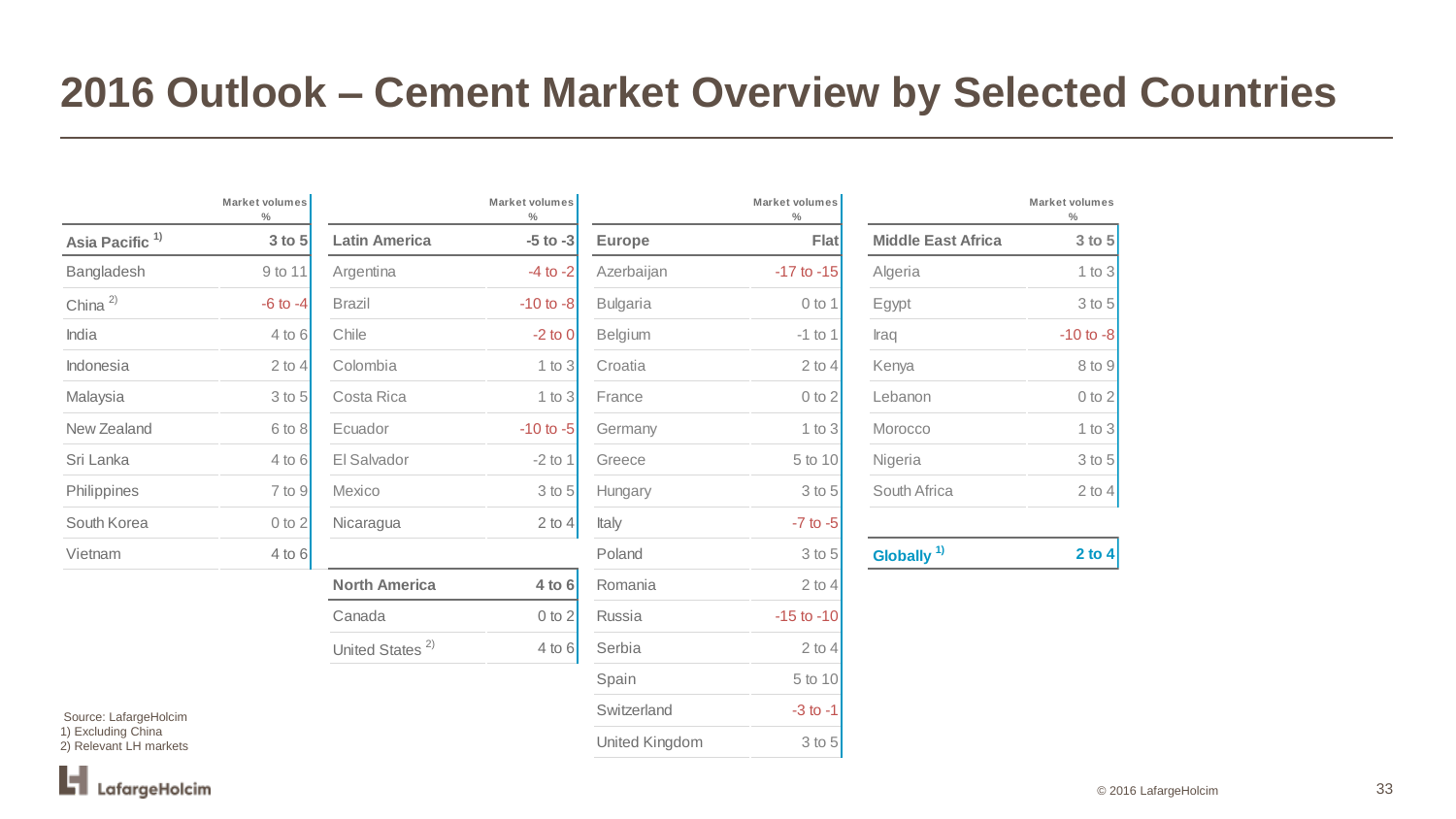### **Contact information and event calendar**

### **Contact information**

**Corporate Communications** Phone +41 58 858 87 10 Fax +41 58 858 87 19 communications@lafargeholcim.com

#### **Investor Relations**

Phone +41 58 858 87 87 investor.relations@lafargeholcim.com www.lafargeholcim.com/investor-relations

Mailing list: www.lafargeholcim.com/news-email-alerts

### **Event calendar**

August 5, 2016 Q2 2016 Results November 4, 2016 Q3 2016 Results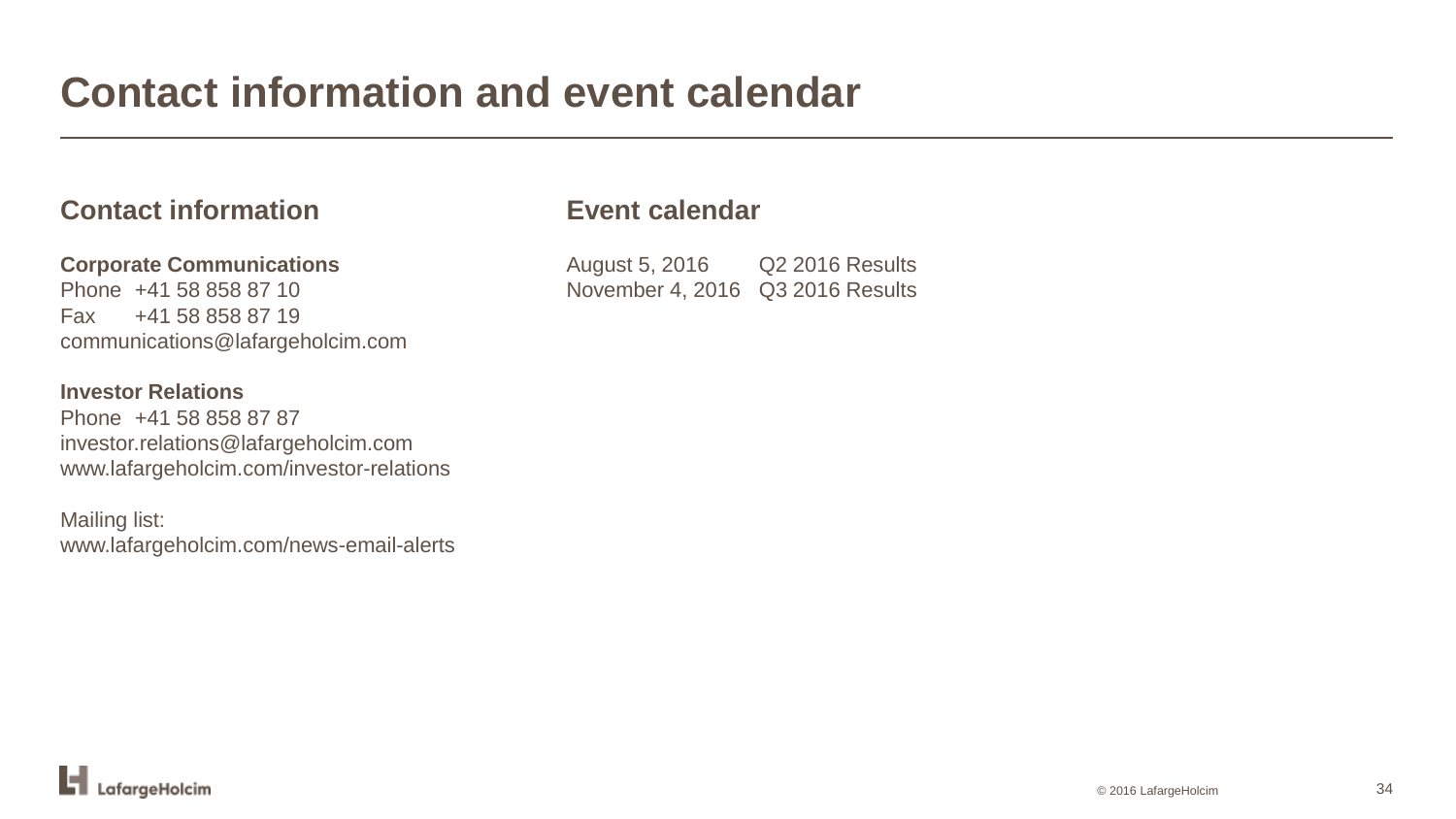### **Disclaimer**

These materials are being provided to you on a confidential basis, may not be distributed to the press or to any other persons, may not be redistributed or passed on, directly or indirectly, to any person, or published or reproduced, in whole or in part, by any medium or for any purpose.

This document does not constitute or form part of any offer or invitation to sell or issue, or any solicitation of any offer to purchase or subscribe for, any securities of LafargeHolcim or any subsidiary or affiliate of LafargeHolcim nor should it or any part of it form the basis of, or be relied on in connection with, any purchase, sale or subscription for any securities of LafargeHolcim or any subsidiary or affiliate of LafargeHolcim or be relied on in connection with any contract or commitment whatsoever.

The information contained herein has been obtained from sources believed by LafargeHolcim to be reliable. Whilst all reasonable care has been taken to ensure that the facts stated herein are accurate and that the opinions and expectations contained herein are fair and reasonable, it has not been independently verified and no representation or warranty, expressed or implied, is made by LafargeHolcim or any subsidiary or affiliate of LafargeHolcim with respect to the fairness, completeness, correctness, reasonableness or accuracy of any information and opinions contained herein. In particular, certain of the financial information contained herein has been derived from sources such as accounts maintained by management of LafargeHolcim in the ordinary course of business, which have not been independently verified or audited and may differ from the results of operations presented in the historical audited financial statements of LafargeHolcim and its subsidiaries. Neither LafargeHolcim nor any of its respective affiliates, advisers or representatives shall have any liability whatsoever (in negligence or otherwise) for any loss or damage howsoever arising from any use of this presentation or its contents, or any action taken by you or any of your officers, employees, agents or associates on the basis of the this presentation or its contents or otherwise arising in connection therewith.

The information contained in this presentation has not been subject to any independent audit or review and may contain forward-looking statements, estimates and projections. Statements herein, other than statements of historical fact, regarding future events or prospects, are forward-looking statements, including forward-looking statements regarding the group's business and earnings performance, which are based on management's current plans, estimates, forecasts and expectations. These statements are subject to a number of assumptions and entail known and unknown risks and uncertainties, as there are a variety of factors that may cause actual results and developments to differ materially from any future results and developments expressed or implied by such forward-looking statements. Forward-looking statements contained in this presentation regarding past trends or activities should not be taken as a representation that such trends or activities will continue in the future. Although LafargeHolcim believes that the estimates and projections reflected in the forward-looking statements are reasonable, they may prove materially incorrect, and actual results may materially differ. As a result, you should not rely on these forward-looking statements. LafargeHolcim undertakes no obligation to update or revise any forward-looking statements in the future or to adjust them in line with future events or developments, except to the extent required by law.